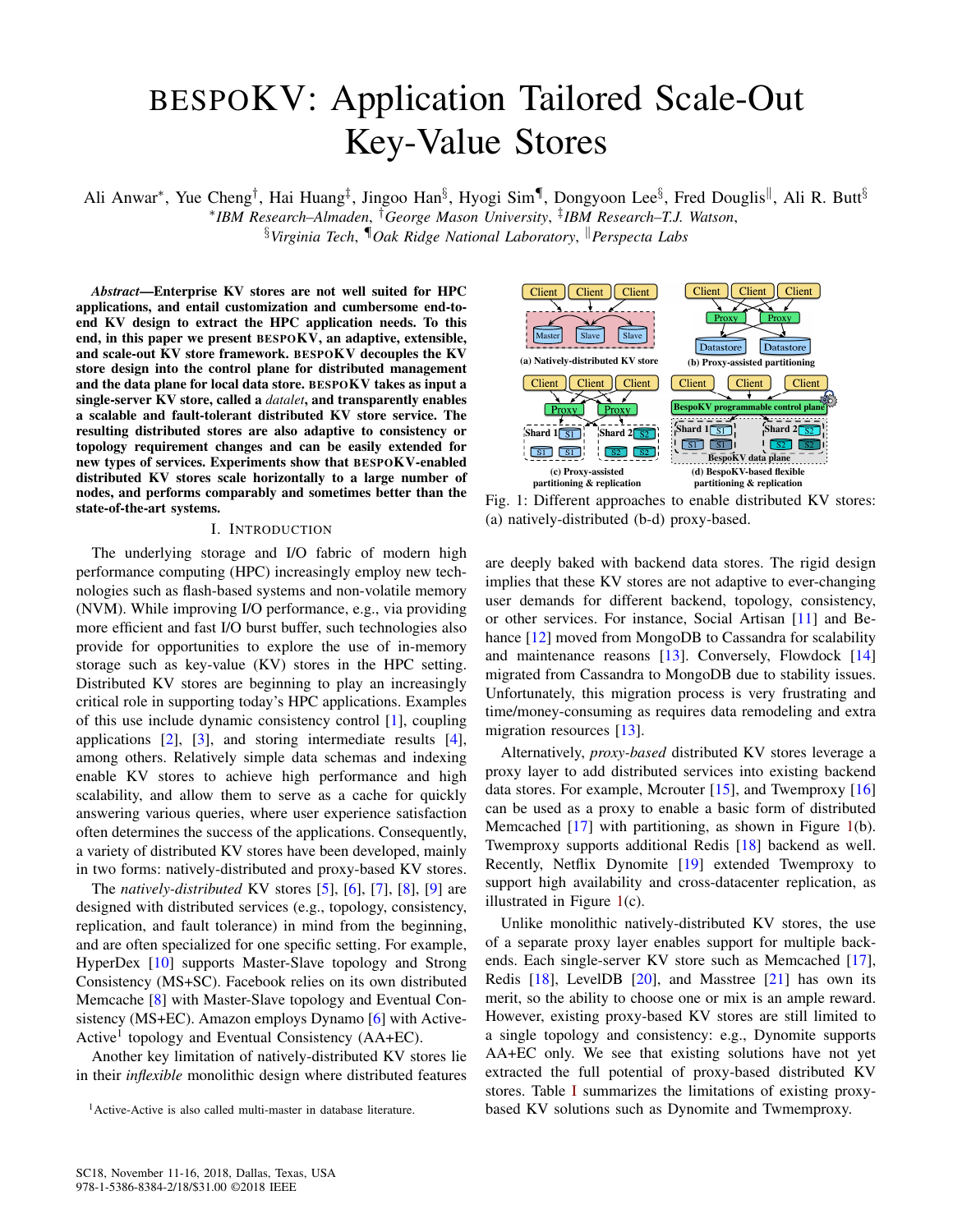<span id="page-1-0"></span>

| <b>System</b>             | R | MR | MС | MТ | ΑR |  |
|---------------------------|---|----|----|----|----|--|
| Single-server             |   |    |    |    |    |  |
| Twemproxy                 |   |    |    |    |    |  |
| Mcrouter                  |   | x  |    |    |    |  |
| Dynomite                  |   |    |    |    |    |  |
| <b>BESPOKV</b> (Our work) |   |    |    |    |    |  |

TABLE I: BESPOKV vs. state-of-the-art systems for KV stores. S: Sharding; R: Replication; MB: Multiple backends; MC: Multiple consistency techniques, e.g. strong, eventual, per-request, etc.; MT: Multiple network topologies, e.g. Master-Slave, Master-Master, Peer-to-Peer, etc.; AR: Automatic failover recovery; P: Programmable.

This paper presents BESPOKV, a flexible, ready-to-use, adaptive, and extensible distributed KV store framework. Figure [1\(](#page-0-0)d) illustrates BESPOKV's distributed KV store architecture. BESPOKV takes as input a single-server KV store, which we call *datalet*, and transparently enables a distributed KV store service, supporting a variety of cluster topologies, consistency models, replication options, and fault tolerance ([§III\)](#page-2-0). To the best of our knowledge, BESPOKV is *the first system supporting multiple consistency techniques, multiple network topologies, dynamic topology/consistency adaptation, automatic failover, and programmability, all at the same time.*

Decoupling control and data planes brings three unique benefits to BESPOKV that are not possible in existing distributed KV stores. First, given a (single-server) datalet, BESPOKV enables *immediately-ready-to-use* distributed KV stores. Developers can simply "drop" a datalet to BESPOKV and offload the "messy plumbing" of distributed systems support to the framework. BESPOKV transparently supports multiple backends and different combinations of cluster topologies and consistency models: e.g., MS+SC, MS+EC, AA+SC, AA+EC, and more ([§IV\)](#page-3-0). Second, BESPOKV makes distributed KV stores *adaptive* to dynamic changes. BESPOKV supports seamless on-the-fly cluster topology and data consistency changes by updating controlets while keeping datalets unchanged: e.g., MS+EC to MS+SC, and AA+EC to MS+EC ([§V\)](#page-4-0). Lastly, BESPOKV enables *extensible* distributed KV stores. Starting from default controlets, developers can quickly synthesize new and innovative services: e.g. KV stores with hybrid topologies. In essence, BESPOKV leverages the reusability principles [\[22\]](#page-10-21) to simplify the task of constructing systems with new designs.

This paper makes the following contributions:

- We propose a novel distributed KV store architecture that enables innovative uses of KV stores in HPC applications, Our implementation of BESPOKV is publicly available at [https://github.com/tddg/bespokv.](https://github.com/tddg/bespokv)
- We demonstrate that BESPOKV can be easily extended to offer advanced features such as range query, per-request consistency, polyglot persistence, and more. To the best of our knowledge, BESPOKV is first to support a seamless on-the-fly topology/consistency adaptation. We also present several use cases to show effectiveness of BESPOKV.
- We deploy BESPOKV-enabled distributed KV stores in a local testbed as well as in a public cloud (Google Cloud Platform [\[23\]](#page-10-22)) and evaluate their performance.

### II. MOTIVATION: KEY-VALUE STORES FOR HPC

This section discusses the benefits of using distributed KV stores for HPC applications, and how BESPOKV can bring the potential into reality.

Wang et al. [\[2\]](#page-10-1) first studied the effectiveness and usefulness of distributed KV stores for HPC. By encapsulating the distributed system complexities into the KV stores, the authors showed how KV stores can simplify design and implementation of HPC services such as Job launch, monitoring/logging, and I/O forwarding. In response, HPC community has proposed different HPC-oriented KV stores such as SKV [\[4\]](#page-10-3), PapyrusKV [\[1\]](#page-10-0), MDHIM [\[24\]](#page-10-23), and Sharp [\[3\]](#page-10-2); and further demonstrated other use cases of KV stores for online analysis, visualization, and coupling HPC applications.

Non HPC-oriented KV stores are mostly built for streaming workloads, they often use a lot of memory out of the box. This is not very friendly to HPC workloads. Matching of application as well as KV store memory demands, and throughput/latency needs require customizations that existing KV stores do not provide. BESPOKV's control and data plane decoupled architecture, flexible configurability, and extensibility enable new solutions and such customizations for emerging HPC systems and workloads. First, BESPOKV makes it easy for HPC developers to explore different design trade-offs in future HPC systems with heterogeneous hardware resources. Prior solutions are developed for one architecture. For instance, SKV [\[4\]](#page-10-3) is designed for the IBM Blue Gene Active Storage I/O nodes equipped with flash storage [\[25\]](#page-10-24), while PapyrusKV [\[1\]](#page-10-0) is designed to leverage non-volatile memory (NVM) in HPC systems. Future HPC architectures are expected to have hierarchical, heterogeneous resources such as DRAM, NVM, and high-bandwidth memory (HBM). BESPOKV seamlessly support the use of different datalets, each of which can be tuned, for different memory and storage architecture (evaluated in section [VI-A\)](#page-5-0).

Second, BESPOKV enables new HPC services for emerging workloads. (1) Data layout: While existing KV solution are rigid and pre-fixed for one setting, BESPOKV allows storing data in different datalets, adapt and switch datalets as needed, and thus can handle diverse characteristics of new data workloads. For example, datalet using B-tree as main data structure is better suited for read-intensive workloads [\[26\]](#page-10-25) (e.g., deep learning), while LSM tree based datalet is a better choice for write-intensive workloads due to high write amplification and no fragmentation [\[27\]](#page-10-26). Unlike existing solutions BESPOKV provides option to switch datalets (evaluated in sections [VI-A](#page-5-0) and [VIII-B\)](#page-7-0). (2) Multi-tenancy and geo-distribution: HPC applications built atop KV store may require dynamically switching the topology and consistency. For example, in case of a distributed metadata server or job launch system built using KV store [\[2\]](#page-10-1), simple MS topology may be sufficient for handling metadata and resource contention for Jobs launched on one cluster but AA topology may become more beneficial as we scale out to multiple clusters located at different geolocations. Existing KV stores do not provide such support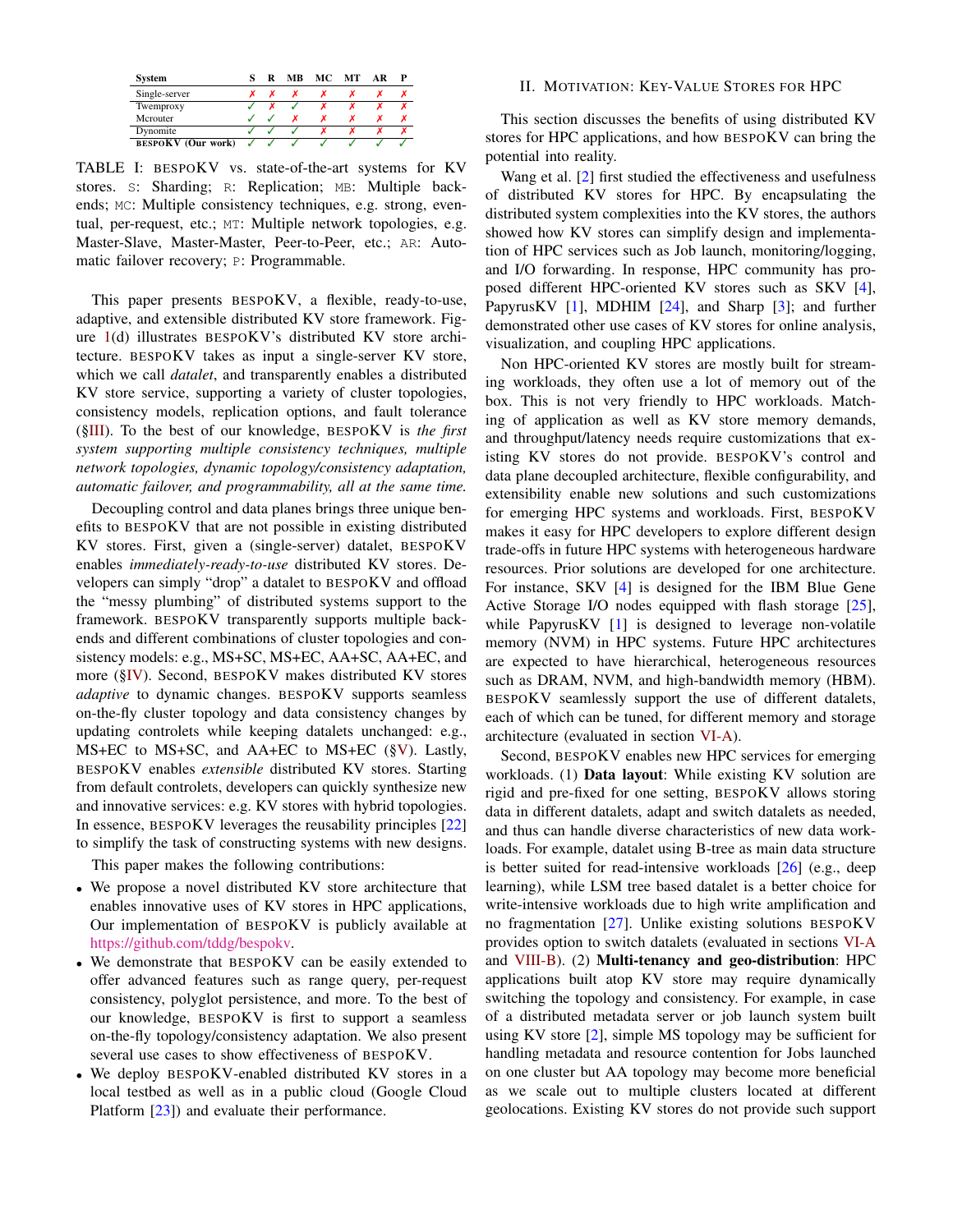<span id="page-2-1"></span>

Fig. 2: BESPOKV architecture and the interactions between components. LSM Tree: Log-structured merge-tree. DLM: Distributed lock manager.

(evaluated in section [VIII-C\)](#page-8-0). (3) Low latency: Ultra low latency is often required to take advantage of in-memory KV storage [\[28\]](#page-10-27). For this purpose we added support for DPDK [\[29\]](#page-10-28) kernel bypassing in BESPOKV (evaluated in [§E\)](#page-15-0).

# III. BESPOKV DESIGN

<span id="page-2-0"></span>In this section, we describe the design of BESPOKV and how it provides compatibility, versatility, modularity, and high performance for supporting distributed KV stores. Figure [2](#page-2-1) shows the overall architecture of BESPOKV comprising five modules: datalet, controlet, coordinator, client library, and optional components. A collection of datalets form the data plane, the rest of the modules makes up the control plane.

Datalet is supplied by the user and responsible for storing data within a single node. Datalet should provide the basic I/O interfaces (e.g., Put and Get) for the KV stores to be implemented. We refer to this interface as the datalet API. For example, a user can develop a simplest form of in-memory hash table. Users can also mix and match datalets with each datalet using a different data structure.

Controlet is supplied by BESPOKV and provides a datalet with distributed management services to realize and enable the distributed KV stores associated with the datalet. The controlet processes client requests and routes the requests to the associated entities: e.g., to a datalet for storing data. BESPOKV provides a default set of controlets, and allows advanced users to extend and design new controlets as needed for realizing a service that may require specialized handling in the controlet.

BESPOKV allows an arbitrary mapping between a controlet and a datalet. A controlet may handle  $N \geq 1$ ) instances of datalets, depending on the processing capacity of the controlet and its datalets, and can leverage physical resource (datacenter) heterogeneity [\[30\]](#page-10-29), [\[31\]](#page-10-30) for better overall utilization. For instance, a controlet running on a high-capacity node may manage more datalet nodes than a controlet running on a lowcapacity node. For simplicity, we use one-to-one controlet– datalet mappings in the rest of the paper.

Coordinator provides three main functions. (1) It maintains the metadata regarding the whole cluster topology and provides a query service as a metadata server. (2) It tracks the liveness of the cluster by exchanging periodic heartbeat messages with the controlets. (3) It coordinates failover in

<span id="page-2-2"></span>

| <b>Datalet API</b> (provided by application developers) |                     |                                              |  |
|---------------------------------------------------------|---------------------|----------------------------------------------|--|
|                                                         | Put (key, val)      | Write the $\{key, val\}$ pair to the datalet |  |
|                                                         | val=Get (key)       | Read val of key from the datalet             |  |
|                                                         | Del(key)            | Delete $\{key, val\}$ pair from the datalet  |  |
| Client API (provided by BESPOKV)                        |                     |                                              |  |
|                                                         | CreateTable(T)      | Create a table $\tau$ to insert data         |  |
|                                                         | Put (key, val, T)   | Write the $\{key, val\}$ pair to table T     |  |
|                                                         | $val = Get(key, T)$ | Read val of key from table T                 |  |
|                                                         | Del(key, T)         | Delete $\{key, val\}$ pair from table T      |  |
|                                                         | DeleteTable(T)      | Delete table T                               |  |

TABLE II: APIs to Put, Get, and Del a KV pair. Datalet and Client APIs are for using pre-built controlets.

case of a node failure. The coordinator can run on separate node or alongside other controlets.

BESPOKV implements the coordinator on top of ZooKeeper [\[32\]](#page-10-31) for better resilience. Similar to designing specialized controlets, advanced users have the option to design customized coordinators if needed. It is also possible to design a new coordinator as a special form of controlet from scratch using the BESPOKV-provided controlet programming abstraction as shown in section [III-B.](#page-3-1) Nonetheless, because it is widely used across many KV stores, BESPOKV includes the coordinator as a default module in the control plane.

Client library is provided by BESPOKV and used by the client applications to utilize the services created by BESPOKV. The library provides a flexible means for mapping data to controlets. The client application uses the library interface to consult with the coordinator and fetch data partitioning and mapping information, which is then used to route requests to appropriate controlets. BESPOKV allows different developers to choose their own partitioning techniques such as consistent hashing and range-based partitioning.

Optional Components BESPOKV provides two optional components facilitating the controlet development: 1) a distributed lock manager (DLM) for a locking service, and 2) a Shared Log for an ordering service. One can build such a distributed management service as a special form of controlets from the scratch, but given its common use in distributed KV store development, BESPOKV imports existing solutions (e.g., Redlock [\[33\]](#page-10-32) for DLM, and ZLog [\[34\]](#page-10-33), [\[35\]](#page-10-34), [\[36\]](#page-10-35) for Shared Log) and provides interface libraries (section [III-B,](#page-3-1) Table [III\)](#page-3-2). *A. Data Plane*

A collection of datalets running on different distributed nodes form the data plane for BESPOKV. A single-server datalet is completely unaware of other datalets. Datalet Development. BESPOKV supports multiple backends. Users can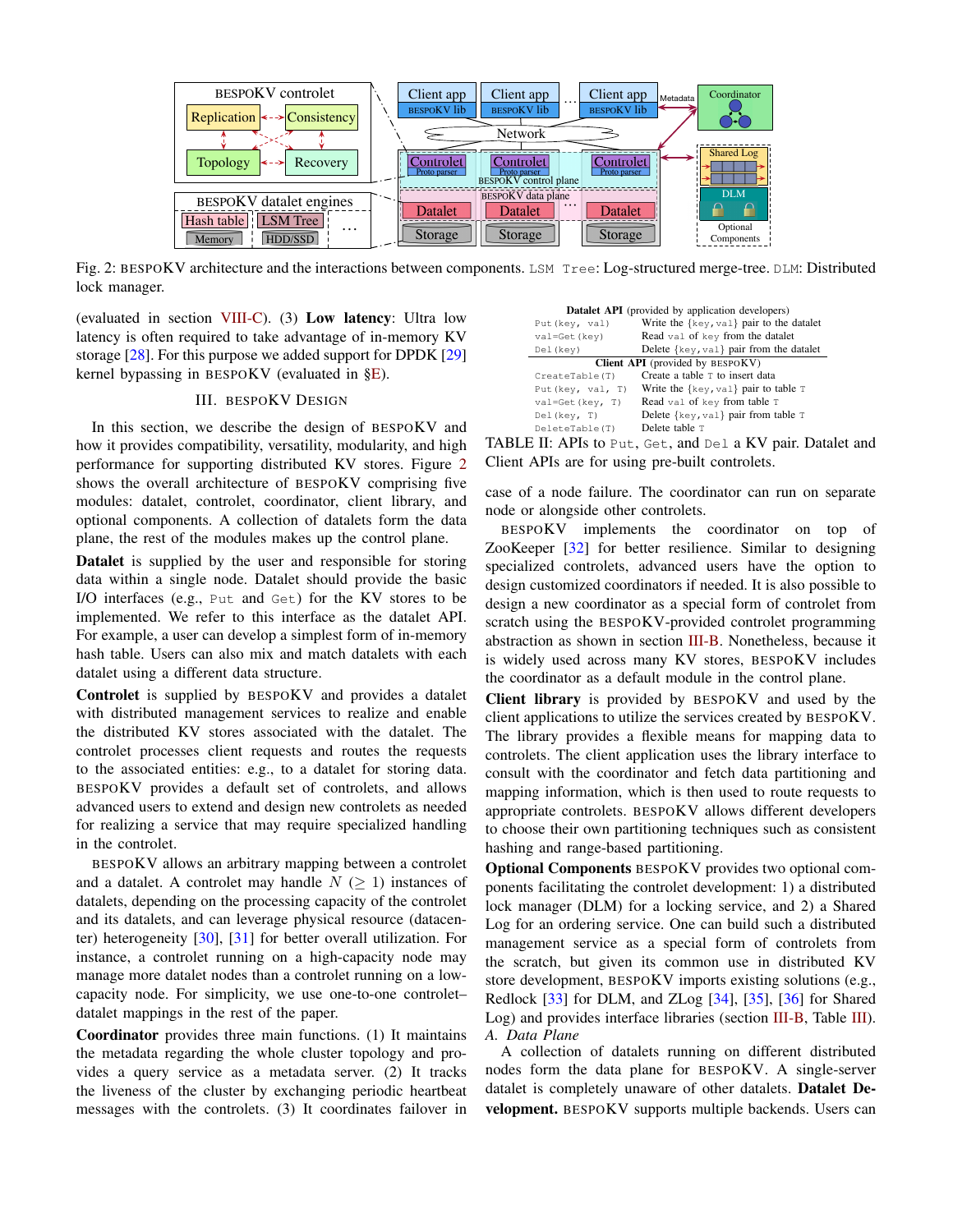<span id="page-3-2"></span>

| <b>Events API</b> (provided by BESPOKV)                                 |                                                            |  |
|-------------------------------------------------------------------------|------------------------------------------------------------|--|
| Register basic event e for conn c to call func cb<br>Required(c, e, cb) |                                                            |  |
| Enable $(c, e)$                                                         | Enable event $\in$ to be triggered one time for conn $\in$ |  |
| On $(e, cb)$                                                            | Register extended event e to call func cb                  |  |
| Emit(e)                                                                 | Emit event $\in$                                           |  |
| Shared Log API (provided by BESPOKV)                                    |                                                            |  |
| CreateLog                                                               | Creates a new log instance L                               |  |
| PutSharedLog(m, L)                                                      | Append message m to log L                                  |  |
| AsyncFetch(L)                                                           | Asynchronous read from log L                               |  |
| <b>DLM API</b> (provided by BESPOKV)                                    |                                                            |  |
| Lock (key)                                                              | Acquire lock on key                                        |  |
| Unlock (key)                                                            | Unlock key                                                 |  |
| <b>Coordinator API</b> (provided by BESPOKV)                            |                                                            |  |
| $LogHeartbeat$ $(c, d)$                                                 | Log heartbeat for controlet $\in \&$ datalet d             |  |
| map=GetShardInfo(s)                                                     | Get controlet $\&$ datalet list for shard s                |  |
| Elect new Master controlet for shard s<br>c=LeaderElect(s)              |                                                            |  |

TABLE III: APIs for Events, Shared Log, DLM, and Coordinator for new controlet development. Due to space limitation, we list only important APIs.

make use of off-the-shelf single-serve data stores such as Redis [\[18\]](#page-10-17), SSDB [\[37\]](#page-10-36), and Masstree [\[21\]](#page-10-20). In addition, BE-SPOKV provides datalet templates based on commonly used data structures: currently, a hash-table-based *tHT*, a log-based *tLog*, and a tree-based *tMT*. For the ease of development, BESPOKV furnishes an asynchronous event-driven network programming framework in which developers can design new datalets, starting from existing templates. We evaluate the reduced engineering effort in [§VII.](#page-6-0)

APIs and Protocol Parsers. For compatibility and modularity, BESPOKV provides a clean set of datalet APIs (between controlet and datalet) and client APIs (between client app and client library). Table [II](#page-2-2) presents example datalet and client APIs. As these APIs are consistent with existing I/O interfaces of existing KV stores. Datalet developers can adopt them in a straightforward manner to enable distributed services. This is much easier than library-based replication solutions such as Vsync [\[38\]](#page-10-37) where developers should learn complex new APIs.

To offer compatibility and be able to understand application protocols to process incoming requests properly, BESPOKV's communication substrate supports two options. (1) It provides a BESPOKV-defined protocol using Google Protocol Buffers [\[39\]](#page-10-38). This option is suitable for new datalets and is preferred due to its ease of use and better programmability. (2) BESPOKV allows developers to provide a parser for their own protocols. This option is mainly available for porting existing datalets such as Redis or SSDB.

# <span id="page-3-1"></span>*B. Control Plane*

BESPOKV provides a set of pre-built controlets that provide datalets with common distributed management. Given a datalet, BESPOKV makes distributed KV stores immediately ready-to-use. Developers can also extend these pre-built controlets or design new ones from scratch for advanced services.

Pre-built Controlets. BESPOKV identifies four core components for distributed management, and provides pre-built controlets that support common design options in existing distributed KV stores. The choice is based on our comprehensive study of existing systems that revealed three key observations: (1) cluster topology, consistency model, replication, and fault tolerance generally define distributed features of KV stores; (2) for the topology, MS and AA are common; and (3) for the

<span id="page-3-3"></span>

Fig. 3: Put/Get paths in MS+SC. M means master; Sn means the  $n^{th}$  slave;  $\Box$  means datalet.

consistency model, SC and EC are popular. Detailed descriptions of exemplary controlets supporting MS+SC, MS+EC, AA+SC, and AA+EC options follow in [§IV.](#page-3-0)

Controlet Development. To support advanced users and new kinds of services, BESPOKV provides an asynchronous eventdriven network programming framework for controlet development as well. For each event (e.g., Put request, timeout, etc.), developer can define event handlers to instruct how the controlet should process the event to enable versatile distributed management services in the control plane. The aforementioned pre-built controlets indeed consist of a set of pre-defined event handlers for common distributed services.

Control Plane Configuration. To configure the system, each controlet takes as input (1) a JSON configuration file that specifies the basic system deployment parameters such as topology, consistency model, the number of replicas, and coordinator address ; and (2) a datalet host file containing the list of datalets to be managed. BESPOKV loads the runtime configuration information at the coordinator, which serves as the query point for the client library and controlets to periodically retrieve configuration updates. Any change in configuration at runtime (e.g., topology/consistency switch) results in replacing old controlets with new ones. We describe dynamic adaptation mechanisms in [§V](#page-4-0) in detail. Controlet Programming Abstraction BESPOKV uses asynchronous event-driven programming model to achieve high throughput. For each event (e.g., incoming network input, timer, etc.), developers are asked to define event handlers to process the event. There are two types of events in BESPOKV: basic and extended events. Basic events represent pre-defined conditions. Developers can create their own extended events by using basic or existing extended events.

Other Controlet APIs. BESPOKV provides a set of libraries and APIs with common features for controlet development, shown in Table [III.](#page-3-2)

# IV. BESPOKV-BASED DISTRIBUTED KV STORES

<span id="page-3-0"></span>BESPOKV, to be specific its control plane, transparently turns a user-provided single-server datalet to a scalable, faulttolerant distributed KV store. This section presents support for MS+SC (See [§C](#page-13-0) for MS+EC, AA+SC, and AA+EC) and four examples to enable new forms of distributed services by combining existing controlets or extending ones.

# *A. Master-Slave & Strong Consistency*

We start from a KV store supporting the MS topology with the SC model (MS+SC). Perhaps the simplest way to ensure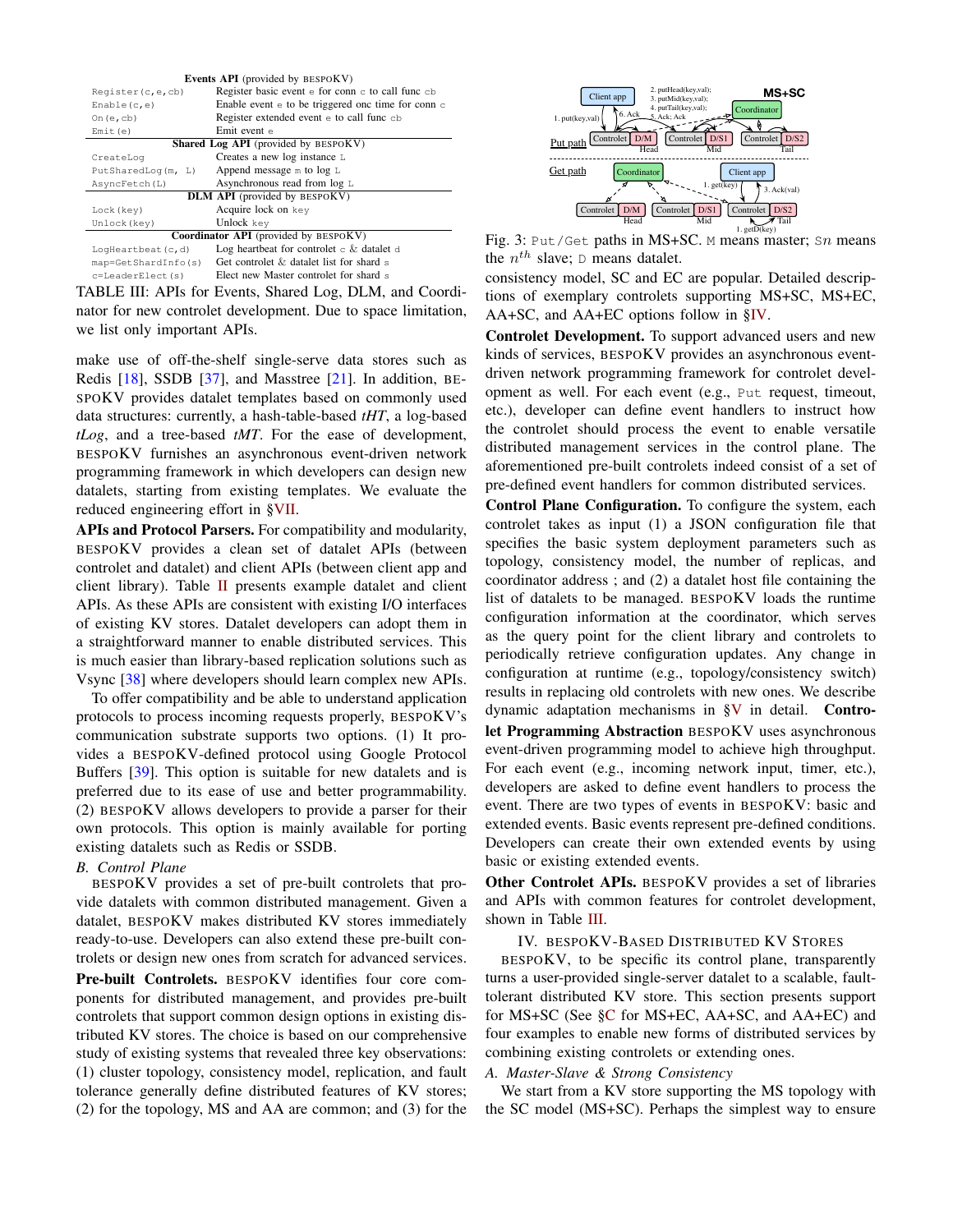SC is to rely on a locking mechanism using ZooKeeper [\[32\]](#page-10-31) at the cost of serialization. However, alternative scalable designs exist such as chain replication  $(CR)$  [\[40\]](#page-10-39), value-dependent chaining [\[10\]](#page-10-9), and their variants. The pre-built BESPOKV controlet for MS+SC leverages CR algorithm. Our modular design allows BESPOKV to adopt other optimizations for CR [\[41\]](#page-10-40), [\[42\]](#page-10-41) as well, but so far we have not implemented those. The original CR paper describes the tail sending a message directly back to the client; but similar to CRAQ [\[42\]](#page-10-41), our implementation lets the head respond after it receives an acknowledgment from the tail, given its pre-existing network connection with the client.

Example. Figure [3](#page-3-3) shows how MS+SC is implemented in BESPOKV. Here, clients route Puts to the head of the corresponding controlet–datalet chains via consistent hashing (step 1). The head controlet forwards the incoming Put request to its local datalet (step 2) and then to mid node (step 3), which forwards the request to its local datalet and then to tail (step 4). Tail first forwards the request to local datalet and then sends Ack back to mid, which sends Ack back to head (step 5). Once the head controlet receives the Ack from the mid, the head controlet marks the request completed and responds to the client (step 6). Gets are routed to the tail node of the corresponding chains. This provides the SC guarantee as clients are only notified of the successful completions of Puts after the data is persisted through the tail nodes.

Failover. In all cases (MS+SC, MS+EC, AA+SC, and AA+EC), when the coordinator detects a node failure using a periodic heartbeat message, it launches a new controlet–datalet pair in recovery mode on one of the standby nodes. The new controlet then recovers the data from one of the datalets.

In particular, for MS+SC using chain replication, the coordinator performs the chain recovery process and adds the new pair as the new tail to the end of the chain. The former chain recovery process depends on the location of the failure in the replica chain as follows. If a middle node fails, the coordinator notifies the head controlet to skip forwarding requests to the failed node. In case the tail node fails, the coordinator informs the head controlet to skip forwarding requests to the tail datalet and temporarily marks the second to the last node as the new tail so that future incoming Get requests can be redirected properly. If the head node fails, the coordinator appoints the second node in chain as the new head, and updates the cluster metadata. Upon seeing the change, the clients redirect future writes to the new head. Every node maintains a list of requests received but not yet processed by the tail, which is used to resolve in-flight requests [\[42\]](#page-10-41), [\[40\]](#page-10-39).

# *B. Range Query*

We support range query or scan operations as follows. For datalets, the Masstree-based *tMT* template is used and extended to expose a range query API such as GetRange(Start, End). The client library supports rangebased partitioning, e.g., dividing the name space by alphabetical order (e.g., A-C on one node, D-F on another node, and so on). The controlet divides a client request into sub-requests and forwards the sub-range query requests to corresponding datalets that store the specified range.

# <span id="page-4-1"></span>*C. Per-request Consistency*

We extend the client library GET API to support consistency/topology specification on a per-request basis. For instance, under MS+SC, if the user specifies a lower value of consistency level, GETs can go to any of the replicas, thus only eventual consistency is guaranteed.

# <span id="page-4-2"></span>*D. Polyglot Persistence*

A use case for KV store is to support businesses that may be divided into different components, and each component requires its own private data storage. BESPOKV supports such polyglot persistence [\[43\]](#page-10-42) by launching custom controlets for cross-app lazy synchronization (eventual consistency).

#### *E. Other Topologies*

BESPOKV also supports an AA-MS hybrid topology by configuring an MS topology for each shard on top of the logical AA overlay. Similarly, a P2P-like topology can also be enabled by allowing clients to send a request to any controlet, which then routes the request to the actual controlet that manages the requested data. In this case, a controlet needs to maintain a routing map similar to a finger table [\[44\]](#page-10-43) to determine the location of keys.

# <span id="page-4-0"></span>V. DYNAMIC ADAPTATION TO CONSISTENCY AND TOPOLOGY MODEL CHANGES

Separating the control and data planes bring another benefit: BESPOKV-enabled distributed KV stores can seamlessly adapt to consistency and topology model changes at runtime by switching the controlets while keeping the datalets unchanged. At a high level, upon a consistency and/or topology change request, Coordinator launches a new set of controlets that will provide new services. Two old and new controlets are mapped to one datalet during the transition phase. The old controlet provides the old service with no downtime, and forwards some requests to the new controlet so that it can prepare the new service. When the transition completes, the new controlet takes over the old one. The transition protocol differs per each case. BESPOKV supports any transition between four aforementioned topology and consistency combinations, among which we describe two interesting cases in detail. section [VIII-C](#page-8-0) presents the experimental results on this aspect. *A. Transition from MS+EC to MS+SC*

To make a transition from EC to SC, the master node needs to make sure that all the Put requests 1) that have arrived before the transition starts and 2) that arrive during transition are fully propagated to the slave nodes. For the former, the old master keeps flushing out any pending propagation. For the latter, the old master forwards an incoming Put request to the new master controlet which uses chain replication for SC, instead of propagating it asynchronously. When there is no more pending propagation left in the old controlet, the transition is over. SC guarantees will be enforced after the transition has completed. During the transition, any node may respond to Get requests, providing EC guarantee. This means that a Get request, even after the reconfiguration was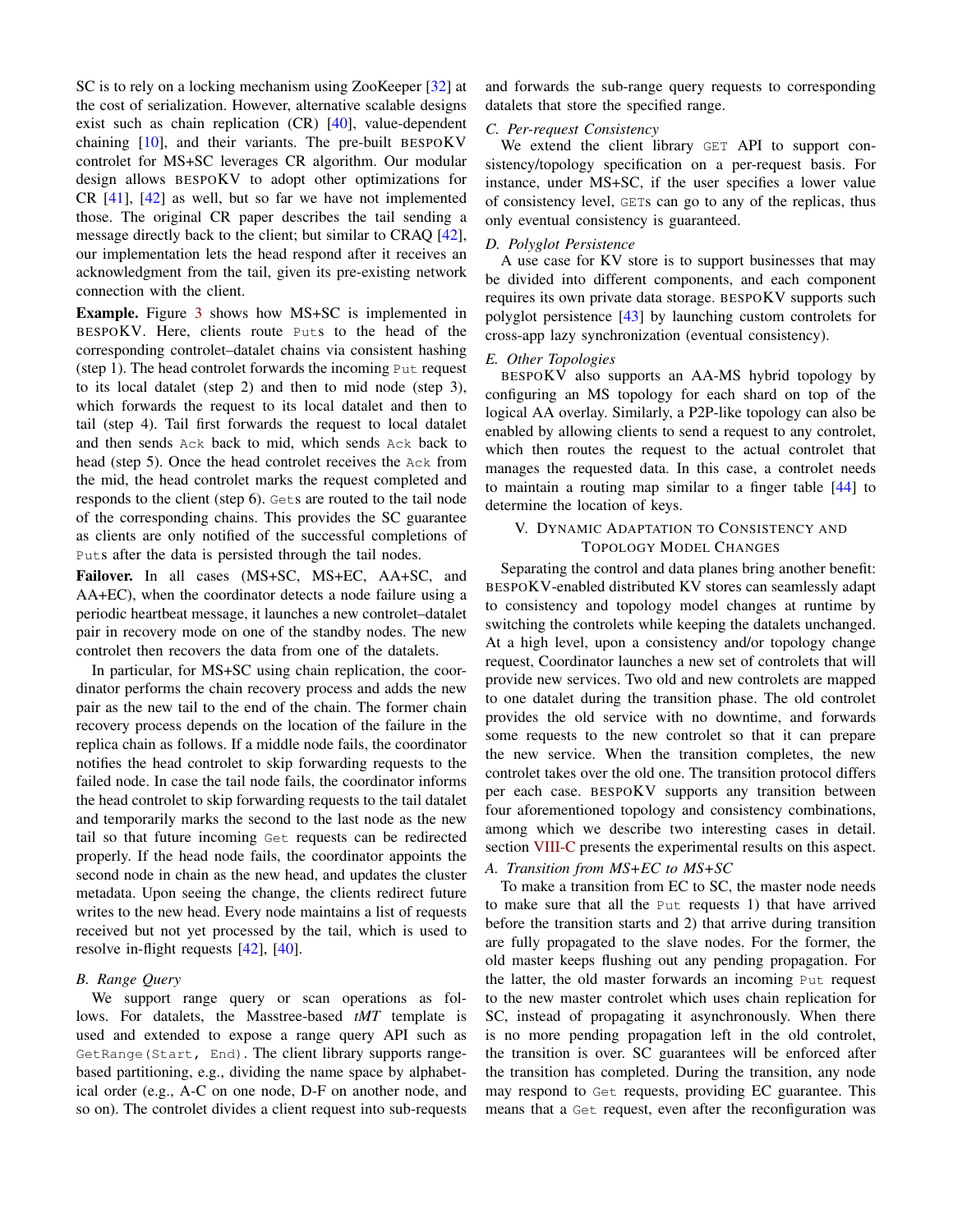<span id="page-5-1"></span>

Fig. 4: Transition: MS+EC to MS+SC and AA+EC to MS+EC.

requested, may experience EC until the transition is over. As controlet developers are responsible for developing the transition functionality for the various consistency/topology modes. A controlet developer can choose an alternative route to fence all writes as soon as the reconfiguration is requested so that all reads observe the same and latest applied value.

Figure [4](#page-5-1) (a) shows transition from MS+EC to MS+SC  $^2$ . Client 1 sends a Put request (Step 1a) to the old master controlet C1. A concurrent Get request (Step 1b) from Client 2 gets serviced as it used to be. The old master forwards Put request (Step 2) to the new master controlet which guarantees SC. When the new master completes its chain replication process, it acknowledges the old master, which in turn acknowledges Client 1. When the transition completes, a Put request (Step 3) is routed to the new master controlet.

# *B. Transition from AA+EC to MS+EC*

In AA+EC, any active node can get a Put request. To maintain a global ordering between concurrent Puts, an active node relies on the Shared Log that propagates Puts to the other nodes on its behalf. On the other hand, in MS+EC, only the master node gets Put requests and is in charge of propagating them to the slaves. Therefore, the key operation in the transition from AA+EC to MS+EC is to move the role of propagating Puts from the Shared Log to the new master. To this end, when the transition starts, the new master node takes the in-flight Puts that have not been propagated yet from the Shared Log and starts propagating them by itself. When an old active controlet receives a Put request during transition, it does not consult with Shared Log, but forwards the request to the new master node which will eventually propagates the request. The Get requests are not affected. Figure [4](#page-5-1) (b) shows an example where a Put request (Step 1) is forward to the new master (Step 2) during transition. When the transition completes, a Put request (Step 3) is serviced by the new master. The transition from MS+EC to AA+EC can be supported by the reverse step order.

#### VI. BESPOKV'S USE CASES

#### <span id="page-5-0"></span>*A. Hierarchical and heterogeneous storage of HPC*

HPC big data problems require efficient and scalable storage systems, but load balancing I/O servers at scale remains a challenge. Statistical analysis [\[45\]](#page-10-44) and Markov chain model [\[46\]](#page-10-45) have been used to predict shared resource usage. A KV store

<sup>2</sup>Reverse transition from MS+SC to MS+EC is trivial as the new master just needs to start using asynch. propagation instead of chain replication.

<span id="page-5-2"></span>

**MS+EC** perform I/O load balancing. Fig. 5: Put/Get paths in MS+EC for HPC monitoring to

can be used to collect runtime statistics from HPC storage systems for accurate prediction. However, existing KV stores are designed for one type of storage architecture (in-memory, SSD, NVM, etc.), leading to suboptimal performance.

BESPOKV supports the use of different datalets to store replicas of a KV pair, where each of these datalet can be tuned for different memory and storage architecture. By doing so, BESPOKV unifies multiple data abstraction together and enables multifaceted view on shared data with configurable consistency and topology. Figure [5](#page-5-2) shows an example of how BESPOKV unifies three different data abstractions – a log-structure merge-tree, Masstree, and log, and transparently provides master-slave topology (MS) and eventual consistency (EC). Data is replicated asynchronously in batch mode from master to slaves. In this design, it is possible to run applications with different properties (e.g., write-intensive and readintensive apps) together.

There are two advantages of this design architecture. First, different applications can choose datalet that best suits their need. As a typical use case, monitoring data collection is writeintensive workload, and prefers a scalable solution that is able to persist all data on persistent storage. Whereas, analytical models incur read intensive workload which could benefit from high read throughput. Second, replicas in different datalets are not evicted simultaneously. For instance, a replica of a KV pair may evict from in-memory based datalet due to size restriction but another replica may stay longer in NVM/SSD based datalet or stay forever in log based datalet that uses HDD.

To evaluate this scenario, we develop a monitoring system for Lustre parallel file system that collects monitoring data from different components of Lustre. The collected data is used by an analytics model to perform I/O load balancing for big data HPC applications. As monitoring workload is dominated by Put, we choose a log-structure merge-tree as our first datalet. Contrarily, analysis workload is read-intensive so we select Masstree as our second datalet. For persistence of data, we use log based datalet that stores on HDD.

The monitoring workload is obtained by running three HPC applications simultaneously on a production Lustre deployment. First application is Hardware Accelerated Cosmology Code (HACC), second is IOR benchmark, and third is a transaction processing application from a large financial institution. The workload consists of monitored data which includes system level stats from Metadata Server (MDS) and Object Storage Server (OSS), and overall metadata from Object Storage Target (OST) and Metadata Target (MDT). The collected time series data is propagated as KV pairs to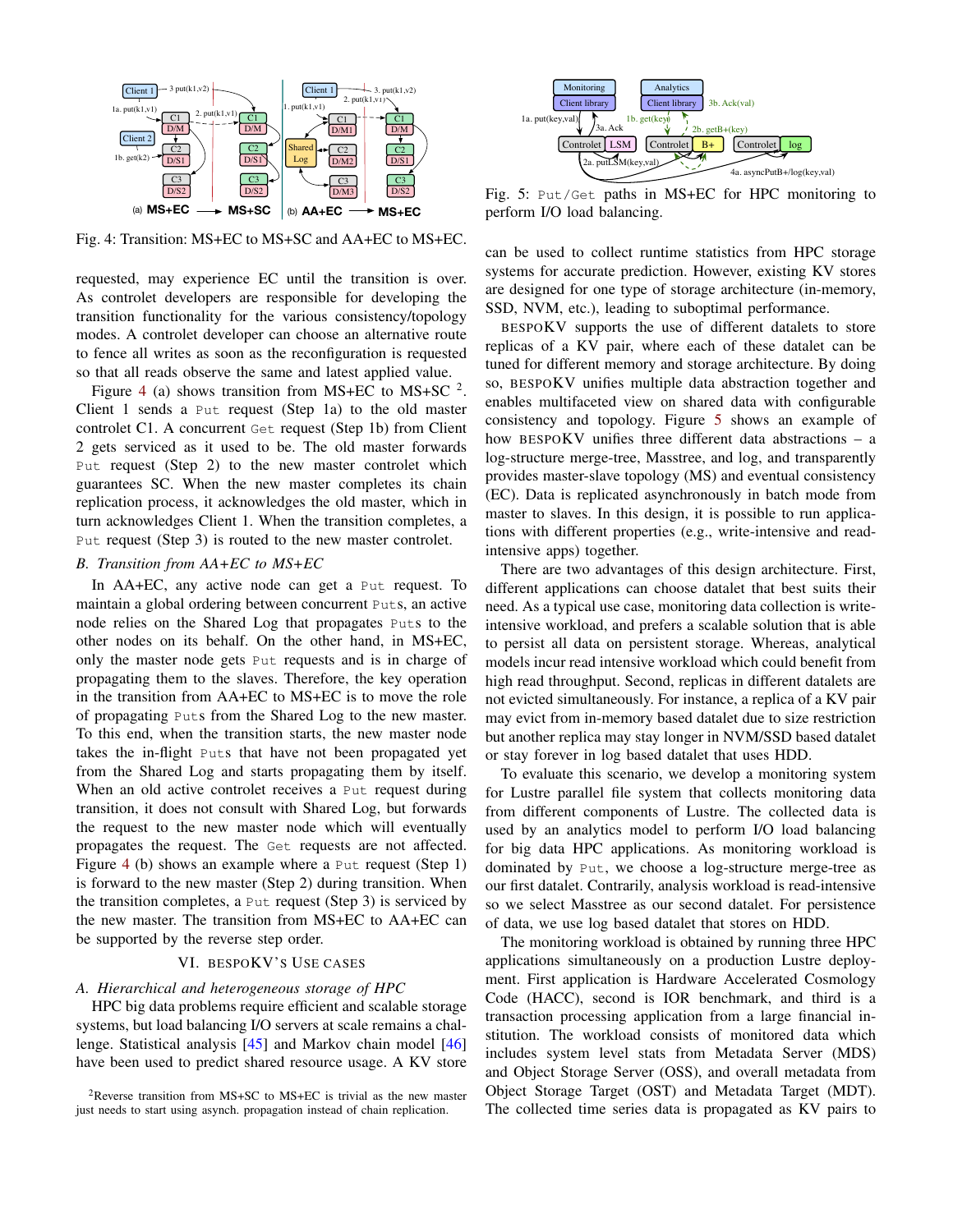BESPOKV (deployed on 24 nodes setup) via the client side library integrated with probe agents. Analytics model captures two properties of HPC applications' I/O requests namely, stripe count and number of bytes to be written. The predicted requests along with the current application requests are used to drive load balancer. The workload is completely read-intensive with uniform distribution.

Figure [6](#page-6-1) shows the result of using different data abstractions for monitoring and analytics workloads.

As shown, LSM outperforms B+ tree by 25% in terms of average throughput for writeintensive/monitoring workload. Whereas, the average throughput of B+ tree is 35% better compared to LSM for read-

<span id="page-6-1"></span>

Fig. 6: Effect of using different data abstractions.

intensive/analytics workload. Furthermore, both B+ tree and LSM outperform log. These results clearly show that BE-SPOKV's ability to map applications to appropriate datalet that best suits application needs improve performance.

# *B. Distributed cache for deep learning*

Machine learning (ML) and deep learning (DL) techniques are becoming more popular in HPC for solving problems in human health, high-energy physics, material discovery and other scientific areas [\[47\]](#page-10-46). Accordingly, more HPC systems (e.g., Summit [\[48\]](#page-10-47), [\[49\]](#page-10-48)) are being designed to facilitate to run DL applications by employing a hybrid architecture (i.e., combining CPUs and GPUs) with the ample memory space and fast interconnects.

DL applications are characterized by their massively parallel and data-intensive workloads [\[50\]](#page-10-49). Especially, pre-processing and ingesting the training dataset from the I/O subsystem becomes a significant bottleneck, which causes GPUs to sit idle waiting for the next dataset to work on. Typical DL algorithms require the entire dataset (e.g., millions of image files) to be passed to the neural network through multiple iterations to reach the optimal result with a desired accuracy. Furthermore, the dataset tends to be extremely large to fit in a single pass and oftentimes has to be divided into multiple batches. Unfortunately, traditional HPC parallel file systems are not designed to accelerate such parallel accesses to massive number of small files, and scientists are seeking for alternative solutions using KV store to expedite the data ingestion process [\[51\]](#page-10-50). However, existing KV stores are not flexible enough to support diverse computing environments and application needs. Moreover, building and customizing a distributed KV store can be frustrating to domain scientists.

BESPOKV can be used to build a distributed cache to improve the I/O performance for training DL models. In particular, BESPOKV's support for multiple backends makes it suitable for wide variety of ML problems where dataset can range from small KV pairs to large objects. BESPOKV also allows application developers to customize the network topologies and consistency models.

We have prototyped a distributed cache using BESPOKV and added support for DPDK kernel bypassing [\[29\]](#page-10-28) for low latency DL queries. We evaluate the efficacy of our distributed cache by running an image segmentation model with a 100 GB training dataset. Our approach could complete the training  $4\times$  faster than the extant approach (40 images/sec. vs. 10 images/sec.).

#### *C. Building burst buffer file systems*

Burst buffer file systems are becoming an indispensable framework to quickly absorb application I/O requests in exascale computing [\[52\]](#page-10-51), [\[53\]](#page-10-52), [\[54\]](#page-10-53), [\[55\]](#page-10-54). Many burst buffer file systems adopt KV stores to manage file system metadata. BESPOKV allows to develop similar file systems with less development effort. In particular, the dynamic and flexible nature of BESPOKV well suits with ephemeral burst buffer file systems [\[52\]](#page-10-51). An ephemeral burst buffer file system has to be dynamically constructed and destroyed within compute nodes assigned to a corresponding job. In such a scenario, BESPOKV can quickly initialize the distributed KV store for storing file system metadata.

Furthermore, BESPOKV also allows to dynamically tune the file system behavior. For instance, it is often preferred to relax the strong POSIX consistency semantics for certain HPC workloads (e.g., checkpointing) to maximize the parallel I/O performance [\[56\]](#page-10-55). BESPOKV can simplify the development of such a file system, because it natively supports an instantiation of the distributed KV store with desired consistency and reliability levels.

# *D. Accelerating the file system metadata performance*

KV store is also widely adopted to enhance the performance of file system metadata operations in HPC systems. Metadata performance is one of the major limitations in HPC parallel file systems. A popular approach to address this limitation is to stack up a special file system atop the parallel file system [\[57\]](#page-10-56), [\[58\]](#page-10-57), [\[59\]](#page-11-0). The stacked file system then quickly absorbs the metadata operations by exploiting a distributed KV store. BESPOKV can accelerate the development of such a stacked file system (evaluated in section [VIII-B\)](#page-7-0). Specifically, BESPOKV allows to explore various datalets in backend, and also dynamically tune the file system behavior to comply with the desired performance, consistency and reliability levels.

# *E. Resource and process management*

KV store has also been used to aid the resource and process management in HPC systems [\[2\]](#page-10-1), [\[60\]](#page-11-1). BESPOKV can help develop an advanced job launching system, because it can adapt to different topology and consistency models on the fly. For example, the simple MS topology may be sufficient for handling jobs on a single cluster, but the AA topology may become more suitable when jobs spans multiple clusters (evaluated in sections [VIII-B](#page-7-0) and [VIII-C\)](#page-8-0).

#### VII. BESPOKV IMPLEMENTATION

<span id="page-6-0"></span>Current implementation of BESPOKV consists of  $~69k$  lines of C++/Python code without counting comments or blank lines. Except controlets, BESPOKV consists of five components. (1) *Control Core* implements the control plane backbone with support for event and message handling. (2) *Client library* helps clients route requests to appropriate controlets, and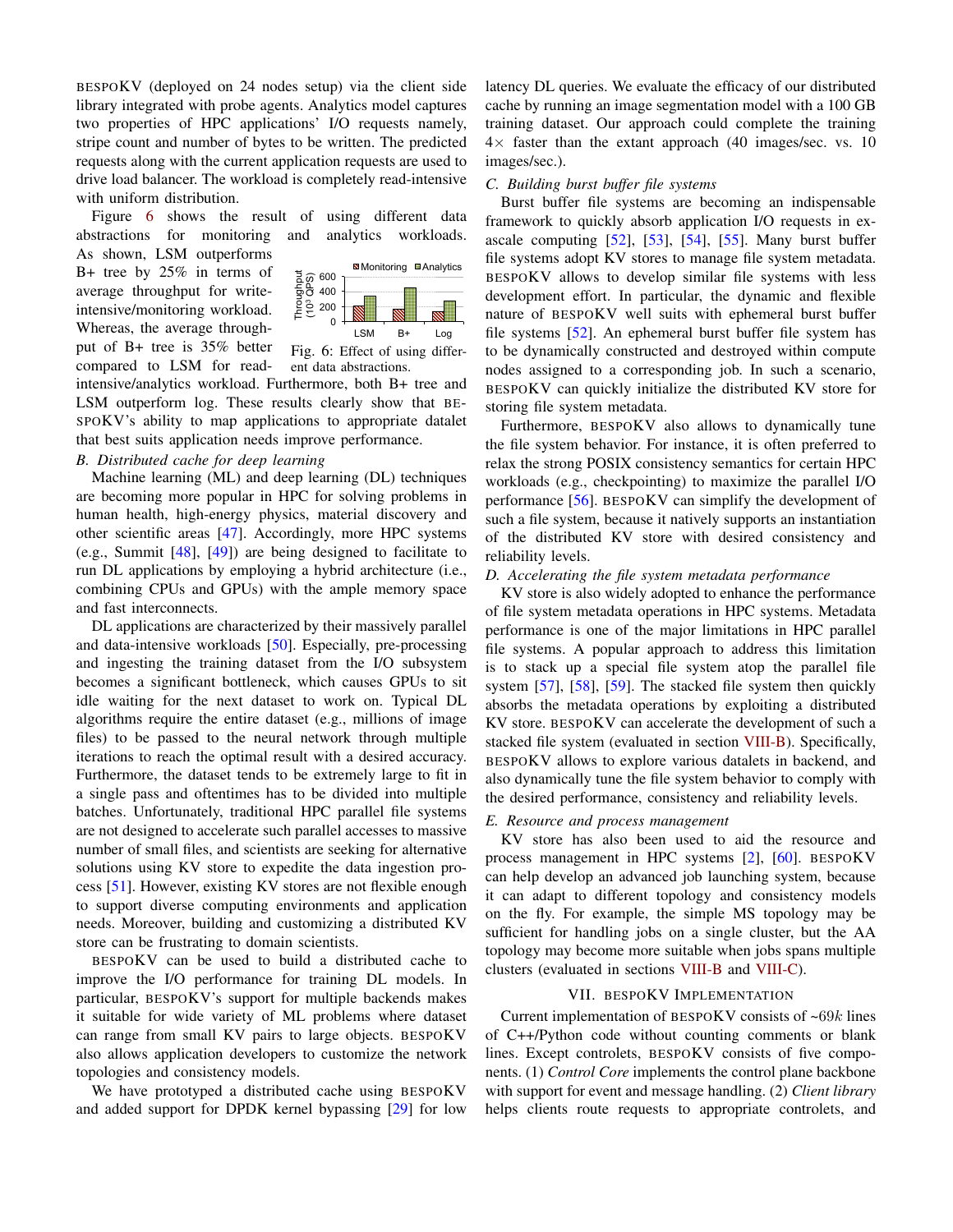is extended from libmc [\[61\]](#page-11-2), a in-memory KV store client library. (3) *Coordinator* uses ZooKeeper [\[32\]](#page-10-31) to store topology metadata of the whole cluster and coordinates leader elections during failover. It includes a Python-written failover manager that directly controls the data recovery as well as handling BESPOKV process failover. (4) *Lock server APIs* implement two lock server options—ZooKeeper-based [\[62\]](#page-11-3) and Redlockbased [\[33\]](#page-10-32). (5) *Shared Log handler* is implemented using ZLog [\[34\]](#page-10-33), based on CORFU.

The BESPOKV prototype has four pre-built controlets as described in [§IV.](#page-3-0) All controlet shares the sample event-handling controlet template of 150 LoC. In addition, BESPOKV supports multiple backend datalets with protocol parsers. Using the common datalet template of 966 LoC, we implemented three new datalets with a Protobuf-based [\[39\]](#page-10-38) parser: *tHT*, an in-memory hash table; *tLog*, a persistent log-structured store that uses *tHT* as the in-memory index; and *tMT*, a Masstreebased [\[63\]](#page-11-4) store. In addition, BESPOKV are compatible with existing single-server KV stores SSDB [\[37\]](#page-10-36) and Redis [\[18\]](#page-10-17) that use a simple text-based protocol parser. With protocol parsers, we refer them *tSSDB* and *tRedis*, respectively. Docker based BESPOKV is partially supported right now. We plan to use Kubernetes [\[64\]](#page-11-5) to simplify deployment in near future. that directly controls the data recovery as well as handling<br>the configured to exchange the configured to exchange the stationary of the configured to exchange the configured to exchange heart of  $\frac{1}{2}$  and Redict-<br>Spa

*Using the template-based design approach, we note that for developers (with few years of C/C++ programming experience) non familiar to* BESPOKV *it took almost three and six person-days time to develop datalet and controlet, respectively. This underscores* BESPOKV*'s ability to ease development of distributed KV stores.*

# VIII. EVALUATION

Our evaluation answers the following questions:

- Are BESPOKV-enabled distributed KV stores scalable (section [VIII-B\)](#page-7-0), adaptive to topology and consistency changes (section [VIII-C\)](#page-8-0), and extensible (section [VIII-D\)](#page-8-1)?
- How does BESPOKV compare to existing proxy-based (section [VIII-E\)](#page-8-2), and natively-distributed (section [VIII-F\)](#page-8-3) KV stores?
- How well BESPOKV handles a node failure? ([§D\)](#page-14-0)

#### *A. Experimental Setup*

Testbeds and configuration We perform our evaluation on Google Cloud Engine (GCE) and a local testbed. For larger scale experiments (section [VIII-B](#page-7-0) – section [VIII-E\)](#page-8-2), we make use of VMs provisioned from the us-east1-b Zone in GCE. Each controlet–datalet pair runs on an n1-standard-4 VM instance type, which has 4 virtual CPUs and 15 GB memory. Workloads are generated on a separate cluster comprising nodes of n1-highcpu-8 VM type with 8 virtual CPUs to saturate the cloud network and server-side CPUs. A 1 Gbps network interconnect was used.

For performance stress test (section [VIII-F\)](#page-8-3) and fault tolerance experiments ([§D\)](#page-14-0), we use a local testbed consisting of 12 physical machines, each equipped with 8 2.0 GHz Intel Xeon cores, 64 GB memory, with a 10 Gbps network interconnect. The coordinator is a single process (backed-up using ZooKeeper  $[32]$  with a standby process as follower)

<span id="page-7-1"></span>

Fig. 7: BESPOKV scales *tHT* horizontally.

controlets. We deploy the DLM, Shared Log, Coordinator and ZooKeeper on separate set of nodes. BESPOKV's coordinator communicate with ZooKeeper for storing metadata.

Workloads We use two workloads obtained from typical HPC services: job launch, and I/O forwarding and three workloads from the Yahoo! Cloud Serving Benchmark (YCSB) [\[65\]](#page-11-6).

We use approach similar to [\[2\]](#page-10-1) to generate HPC workloads. The job launch workload is obtained by monitoring the messages between the server and client during a MPI job launch. Control messages from the distributed servers are treated as Get whereas results from the compute nodes back to the servers as Put. The I/O forwarding workloads is generated by running SeaweedFS [\[66\]](#page-11-7), a distributed file system which supports KV store for metadata management. The clients first create 10,000 files, and then performs reads or writes (with 50% probability) on each file. We collect the log of the metadata server. We extend these workloads several times until reaching 10M requests with the goal to reflect the time serialization property of the obtained messages.

For YCSB we use an update-intensive workload (Get:Put ratio of 50%:50%), a read-mostly workload (95% Get), and a scan-intensive workload (95% Scan and 5% Put). All workloads consist of 10 million unique KV tuples, each with 16 B key and 32 B value, unless mentioned otherwise. Each benchmark process generates 10 million operations following a balanced uniform KV popularity distribution and a skewed Zipfian distribution (where Zipfian constant  $= 0.99$ ). The reported throughput is measured in terms of thousand queries per second (kQPS) as an arithmetic mean of three runs.

#### <span id="page-7-0"></span>*B. Scalability*

In this test, we evaluate the scalability of the BESPOKVenabled distributed KV store using four datalets: tHT and tLog, as examples of newly developed datalets; and tSSDB and tMT, as representatives of existing persistent KV stores. Figure [7](#page-7-1) shows the scalability of BESPOKV-enabled distributed tHT. We measure the throughput when scaling out tHT from 3 to 48 nodes on GCE. The number of replicas is set to three. We present results for all four topology and consistency combinations: MS+SC, MS+EC, AA+SC, and AA+EC. For all cases, BESPOKV scales tHT out linearly as the number of nodes increases for both read-intensive (95% Get) and write-intensive (50% Get) workloads. For SC, MS+SC using chain replication scales well, while AA+SC performs worse as expected in locking based implementation. For EC, the results show that our EC support scales well for both MS+EC and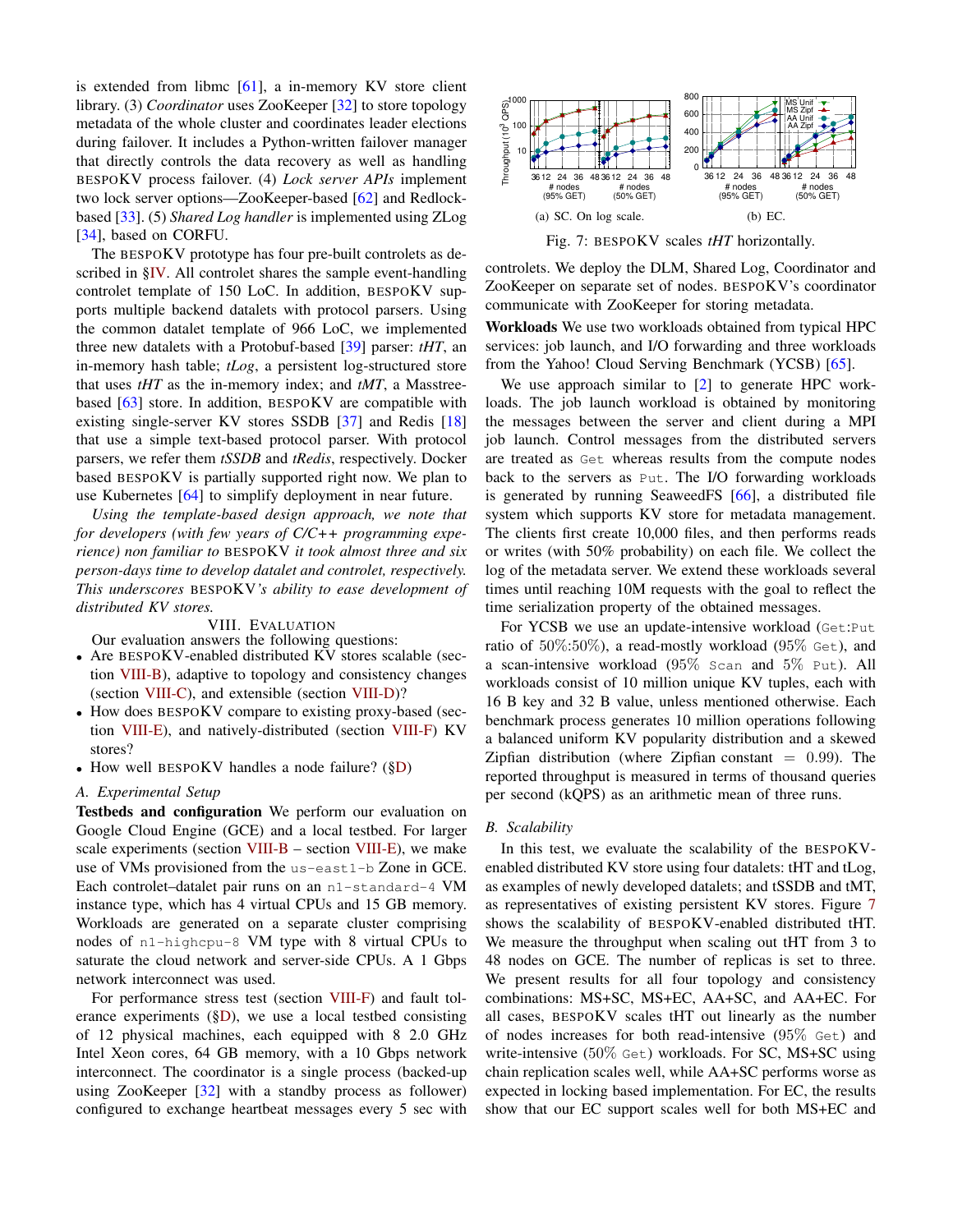<span id="page-8-5"></span>

Fig. 9: BESPOKV scales *tSSDB*, *tLog*, and *tMT* with MS+EC. AA+EC. Performance comparison to existing distributed KV stores will follow in section [VIII-F.](#page-8-3)

Figure [8](#page-8-4) shows simi-

workloads. We again ob-  $\frac{\widehat{\omega}}{\widehat{\omega}}$  serve that MS outperforms  $\frac{\widehat{\omega}}{\widehat{\omega}}$ lar trend for HPC oriented  $^{MS~1/O-F}$   $\rightarrow$  MS Job-L  $\rightarrow$  AA I/O-F  $\ast$  AA Job-L workloads. We again ob-AA for SC whereas the trend is opposite for EC where AA performs better than MS. We also observe that performance of I/O forwarding

<span id="page-8-4"></span>

Fig. 8: BESPOKV scales HPC

workloads. is slightly better than Job launch. This is because I/O forwarding workload has 12%

more reads than Job launch with Get:Put ratio of 62%:38%. Figure [9](#page-8-5) shows the scalability when varying the number of nodes from 3 to 48, with tSSDB, tLog, and tMT as datalet. Due to space constraints, we only present the result with the MS+EC configuration. While enabling eventual consistency with fault tolerance, BESPOKV provides good scalability for all three. In terms of performance, tMT is an in-memory database and thus outperforms both tLog and tSSDB which persist data on disk. It is as expected that the throughput of Scans (range queries) is much lower than point queries. A 48 node tMT cluster gives 18k QPS on Zipfian 95% Scan, while Uniform yields slightly higher throughput  $(21k)$ . Interestingly, this test covers a potential use case of BE-SPOKV+tLog for flash storage disaggregation, where users can exploit the scale-out capacity of an array of fast SSD (flash) devices/nodes with low-latency datacenter network [\[67\]](#page-11-8), [\[68\]](#page-11-9). *C. Adaptability*

<span id="page-8-0"></span>We evaluate BESPOKV's adaptability in switching online consistency levels and topology configurations  $(\S{V})$ . In all the tests we use 3 shards with a Zipfian workload of 95% Get. As shown in Figure [10,](#page-8-6) the transition is scheduled to be triggered at 20 sec. The

<span id="page-8-6"></span>

Fig. 10: BESPOKV seamlessly adapts service from MS-EC to MS-SC, AA-EC, and AA-SC.

throughput drops to the lowest point for all three cases. This is because clients switch connection to the new controlets. Performance stabilizes in  $\sim$  5 sec, because all the in-flight requests are handled during this process. We observe similar trends for other possible transitions that can be enabled by BESPOKV. This demonstrates BESPOKV's flexibility and adaptability in switching between different key designs & configurations. This also shows that BESPOKV is able to

<span id="page-8-7"></span>

Fig. 11: BESPOKV adds MS+SC and AA+EC for Redis. Comparison with Dynomite (Dyno) and Twemproxy (Twem). complete switching in extremely short time compared to existing solutions because BESPOKV does not require data migration or down time.

# <span id="page-8-1"></span>*D. Extensibility and New Services*

As sketched in [§IV,](#page-3-0) BESPOKV can be extended to support new forms of distributed services. This section evaluates two examples: per-request consistency and polyglot persistence.

We evaluate the per-request consistency service (Section [IV-C\)](#page-4-1) under MS+SC and a Zipfian workload with a 25:75% ratio of SC:EC as the desired consistency. We observed the performance to be between MS+SC and MS+EC as shown in Figure [7;](#page-7-1) for example, with 24 nodes, we obtain  $\sim 300k$  QPS for  $95\%$  Get and  $\sim 270k$  QPS for  $50\%$  Get workloads. We also evaluate the average latency of each request. With a weaker consistency requirement, the GET latency is 0.67 ms. We get an average of 1.02 ms latency with default strong consistency.

We test polyglot persistence (section [IV-D\)](#page-4-2) by storing each replica in a different type of datalet. We use *tHT*, *tLog* and *tMT* in MS topology with eventual consistency. The performance of the resulting configuration under Uniform workload is very similar to the numbers in Figure [7](#page-7-1) and [9;](#page-8-5) for example, with 24 nodes, we obtain  $375k$  QPS for  $95\%$  Get and  $200k$  QPS for the 50% Get workload.

#### <span id="page-8-2"></span>*E. Comparison to Proxy-based Systems*

This section shows that BESPOKV can support new topologies and consistency models for existing single-server KV store, and them compares BESPOKV with two state-of-theart Proxy-based KV stores. We test BESPOKV+Redis (*tRedis*) running in MS+SC, MS+EC and AA+EC modes, reusing SSDB's text-based protocol parser for Redis. We measure the throughput of *tRedis* on eight 3-replica shards across 24 nodes on GCE, and compare it with Dynomite [\[19\]](#page-10-18) supporting AA+EC only, and Twemproxy [\[16\]](#page-10-15) supporting MS+EC only.

Figure [11](#page-8-7) shows the throughput. BESPOKV enables new MS+SC (~500k QPS under Zipfian 95% Get) and AA+EC  $(-750k)$  QPS under Zipfian  $95\%$  Get) configurations with reasonable performance. As expected, MS+SC is more expensive than MS+EC. Twemproxy is just a proxy to route requests using consistent hashing to a pool of backend servers. Hence, Twemproxy+Redis in supporting MS+EC performs slightly better than BESPOKV in supporting MS+EC. However, we observed the same performance for Dynomite+Redis in supporting AA+EC configuration for Redis as BESPOKV in supporting AA+EC.

# <span id="page-8-3"></span>*F. Comparison to Natively-Distributed Systems*

In this experiment, we compare BESPOKV-enabled KV stores with two widely used natively-distributed (off-the-shelf)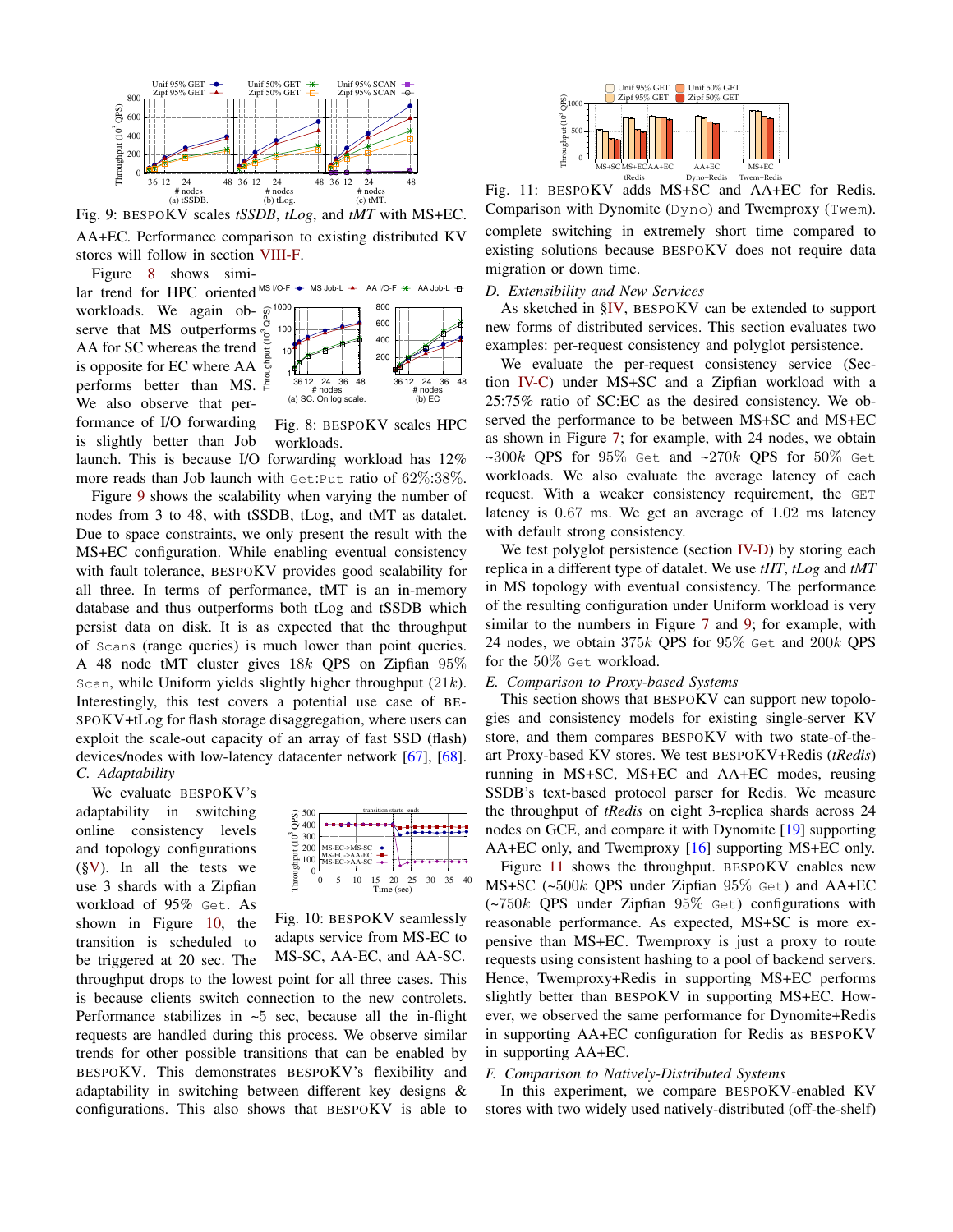<span id="page-9-0"></span>

Fig. 12: Average latency vs. throughput achieved by various systems under Zipfian workloads.

KV stores: Cassandra [\[7\]](#page-10-6) and LinkedIn's Voldemort [\[69\]](#page-11-10). These experiments were conducted on our 12-node local testbed in order to avoid confounding issues arising from sharing a virtualized platform. We launch the storage servers on six nodes and YCSB clients on the other four nodes to saturate the server side. The coordinator, lock server (only for AA+SC), ZLog (only for AA+EC), and ZooKeeper are launched on separate nodes. We use tHT as a datalet and show that BESPOKV-enabled KV stores can achieve comparable (sometime better) performance with state-of-the-art systems, proving its high efficiency.

For Cassandra, we specify consistency level of *one* to make consistency requirements less stringent. Cassandra's replication mechanism follows the AA topology with EC [\[70\]](#page-11-11). For Voldemort we use a *server*-side routing policy, *all-routing* as the routing strategy, a replication factor of *three*, *one* as the number of reads or writes that can succeed without client getting an exception, and persistence set to *memory*.

Figure [12](#page-9-0) shows the latency and throughput for all tested systems/configurations when varying the number of clients to increase the throughput in units of  $kQPS$ .<sup>3</sup> For AA+EC, BESPOKV outperforms Cassandra and Voldemort. For readintensive workload ,BESPOKV's throughput gain over Cassandra and Voldemort is  $4.5\times$  and  $1.6\times$ , respectively. For writeintensive workload, BESPOKV's throughput gain is  $4.4\times$ over Cassandra and  $2.75\times$  over Voldemort. In this experiment Cassandra was configured to use persistent storage. However even using *tLog* as a datalet for BESPOKV(also uses persistent storage) we observed a throughput gain of  $2.6\times$  and  $1.2\times$ over Cassandra and Voldemort, respectively. We suspect that this is because Cassandra uses compaction in its storage engine which significantly effects the write performance and increases the read latency due to use of extra CPU and disk usage [\[71\]](#page-11-12). Voldemort uses the same design and both are based on Amazon's Dynamo paper [\[6\]](#page-10-5). Furthermore, our findings are consistent with Dynomite in terms of the performance comparison with Cassandra [\[71\]](#page-11-12).

As an extra data point, we also see interesting tradeoffs when experimenting with different configurations supported by BESPOKV. For instance, MS+EC achieves performance comparable to AA+EC under 95% Get workload since both configurations serve Gets from all replicas. AA+EC achieves 47% higher throughput than MS+EC under 50% Get workload, because AA+EC serves Puts from all replicas. For AA+SC, lock contention at the DLM caps the performance for

 $3$ Uniform workloads show similar trend, hence are omitted.

both read- and write-intensive workloads. As a result, MS+SC performs  $3.2\times$  better than AA+SC for read-intensive workload and  $\sim$ 2 $\times$  better for the write-intensive workload.

# IX. RELATED WORK

Dynomite [\[19\]](#page-10-18) adds fault tolerance and consistency support for simple data stores such as Redis. Dynomite only supports eventual consistency with AA topology. It also requires the single-server applications to support distributed management functions such as Redis' streaming data recovery/migration mechanism. BESPOKV's datalet is completely oblivious of the upper-level distributed management, which offers improved flexibility and programmability.

Pileus [\[72\]](#page-11-13) is a cloud storage system that offers a range of consistency-level SLAs. Some storage systems offer tunable consistency, e.g., ManhattanDB [\[73\]](#page-11-14). Flex-KV [\[74\]](#page-11-15) is another flexible key-value store that can be configured to act as a non-persistent/durable store and operates consistently/incon-sistently. Morphus [\[75\]](#page-11-16) provides support towards reconfigurations for NoSQL stores in an online manner. MOS [\[76\]](#page-11-17), [\[77\]](#page-11-18) and hatS [\[78\]](#page-11-19), [\[79\]](#page-11-20) provide flexible and elastic resource-level partitioning for serving heterogeneous object store workloads. ClusterOn [\[80\]](#page-11-21) proposes to offer generic distributed systems management for a range of distributed storage systems. To the best of our knowledge, BESPOKV is the first generic framework that offers a broad range of consistency/topology options for both users and KV store application developers.

Vsync [\[38\]](#page-10-37) is a library for building replicated cloud services. BESPOKV embeds single-node KV store application code and automatically scales it with a rich choice of services. Going one step further, BESPOKV can be an ideal platform to leverage library support such as Vsync to further enrich flexibility. EventWave [\[81\]](#page-11-22) elastically scales inelastic cloud programs. PADS [\[82\]](#page-11-23) provides policy architecture to build distributed applications. Similarly, mOS [\[83\]](#page-11-24) provides reusable networking stack to allows developers to focus on the core application logic instead of dealing with low-level packet processing. BESPOKV focuses on a specific domain with a well-defined limited set of events–KV store applications.

Using distributed log to facilitate data management has also been studied. CORFU [\[35\]](#page-10-34), vCorfu [\[84\]](#page-11-25), and Tango [\[85\]](#page-11-26) enable flexible data management by leveraging a Shared Log over an SSD array. BESPOKV utilizes a shard log to not only guarantee ordering but also to provide seamless transition between different topologies (i.e., MS and AA).

## X. CONCLUSION

We have presented the design and implementation of BE-SPOKV, a framework, which takes a single-server data store and transparently enables a scalable, fault-tolerant distributed KV store service. Evaluation shows that BESPOKV is flexible, adaptive to new user requirements, achieves high performance, and scales horizontally. BESPOKV has been open-sourced and is available at [https://github.com/tddg/bespokv.](https://github.com/tddg/bespokv)

Acknowledgement. We thank our shepherd, Ioan Raicu, and the reviewers for the valuable feedback. This work is sponsored in part by the NSF under the grants: CNS-1565314, CNS-1405697, CNS-1615411, and CNS-1814430.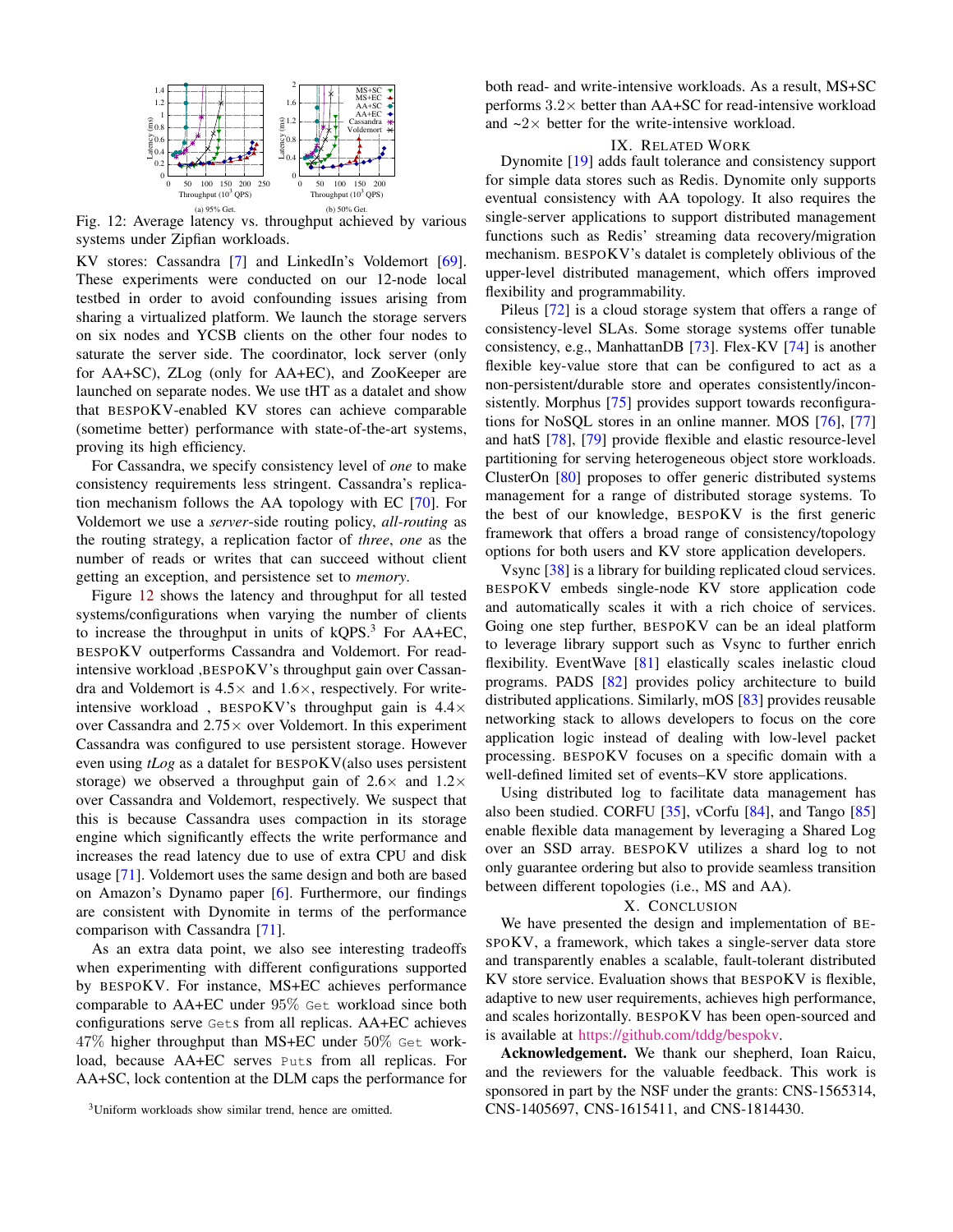#### **REFERENCES**

- <span id="page-10-0"></span>[1] J. Kim, S. Lee, and J. S. Vetter, "Papyruskv: a high-performance parallel key-value store for distributed nvm architectures," in *ACM/IEEE SC'17*.
- <span id="page-10-1"></span>[2] K. Wang, A. Kulkarni, M. Lang, D. Arnold, and I. Raicu, "Using simulation to explore distributed key-value stores for extreme-scale system services," in *ACM/IEEE SC'13*.
- <span id="page-10-2"></span>[3] Z. W. Parchman, F. Aderholdt, and M. G. Venkata, "Sharp hash: A high-performing distributed hash for extreme-scale systems," in *IEEE Cluster'17*.
- <span id="page-10-3"></span>[4] S. Eilemann, F. Delalondre, J. Bernard, J. Planas, F. Schuermann, J. Biddiscombe, C. Bekas, A. Curioni, B. Metzler, P. Kaltstein *et al.*, "Key/value-enabled flash memory for complex scientific workflows with on-line analysis and visualization," in *IEEE IPDPS'16*.
- <span id="page-10-4"></span>[5] "MongoDB," [https://www.mongodb.com/.](https://www.mongodb.com/)
- <span id="page-10-5"></span>[6] G. DeCandia, D. Hastorun, M. Jampani, G. Kakulapati, A. Lakshman, A. Pilchin, S. Sivasubramanian, P. Vosshall, and W. Vogels, "Dynamo: Amazon's highly available key-value store," ser. ACM SOSP '07.
- <span id="page-10-6"></span>[7] A. Lakshman and P. Malik, "Cassandra: a decentralized structured storage system," *ACM SIGOPS Operating Systems Review*, 2010.
- <span id="page-10-7"></span>[8] R. Nishtala, H. Fugal, S. Grimm, M. Kwiatkowski, H. Lee, H. C. Li, R. McElroy, M. Paleczny, D. Peek, P. Saab, D. Stafford, T. Tung, and V. Venkataramani, "Scaling memcache at facebook," in *USENIX NSDI '13*.
- <span id="page-10-8"></span>[9] I. Zhang, N. K. Sharma, A. Szekeres, A. Krishnamurthy, and D. R. K. Ports, "Building consistent transactions with inconsistent replication," in *ACM SOSP'15*.
- <span id="page-10-9"></span>[10] R. Escriva, B. Wong, and E. G. Sirer, "Hyperdex: A distributed, searchable key-value store," in *ACM SIGCOMM '12*.
- <span id="page-10-10"></span>[11] "Social Artisan," [http://socialartisan.co.uk/.](http://socialartisan.co.uk/)
- <span id="page-10-11"></span>[12] "Behance," [https://www.behance.net/.](https://www.behance.net/)
- <span id="page-10-12"></span>[13] "The Migration Process," [https://academy.datastax.com/](https://academy.datastax.com/planet-cassandra//mongodb-to-cassandra-migration/#data_model) [planet-cassandra//mongodb-to-cassandra-migration/#data](https://academy.datastax.com/planet-cassandra//mongodb-to-cassandra-migration/#data_model) model.
- <span id="page-10-13"></span>[14] "Why flowdock migrated from cassandra to mongodb," http://blog.flowdock.com/2010/07/26/ [http://blog.flowdock.com/2010/07/26/](http://blog.flowdock.com/2010/07/26/flowdock-migrated-from-cassandra-to-mongodb/) [flowdock-migrated-from-cassandra-to-mongodb/.](http://blog.flowdock.com/2010/07/26/flowdock-migrated-from-cassandra-to-mongodb/)
- <span id="page-10-14"></span>[15] R. Nishtala, H. Fugal, S. Grimm, M. Kwiatkowski, H. Lee, H. C. Li, R. McElroy, M. Paleczny, D. Peek, P. Saab *et al.*, "Scaling memcache at facebook." in *USENIX NSDI'13*.
- <span id="page-10-15"></span>[16] "Twitter's Twemproxy," [https://github.com/twitter/twemproxy.](https://github.com/twitter/twemproxy)
- <span id="page-10-16"></span>[17] "Memcached," [https://memcached.org/.](https://memcached.org/)
- <span id="page-10-17"></span>[18] "Redis," [http://redis.io/.](http://redis.io/)
- <span id="page-10-18"></span>[19] "Netflix's Dynomite," [https://github.com/Netflix/dynomite.](https://github.com/Netflix/dynomite)
- <span id="page-10-19"></span>[20] "LevelDB," [https://github.com/google/leveldb.](https://github.com/google/leveldb)
- <span id="page-10-20"></span>[21] Y. Mao, E. Kohler, and R. T. Morris, "Cache craftiness for fast multicore key-value storage," in *ACM EuroSys '12*.
- <span id="page-10-21"></span>[22] C. W. Krueger, "Software reuse," *ACM Comput. Surv.*, vol. 24, no. 2, pp. 131–183, Jun. 1992.
- <span id="page-10-22"></span>[23] "Google Cloud Platform," [https://cloud.google.com/compute/.](https://cloud.google.com/compute/)
- <span id="page-10-23"></span>[24] H. N. Greenberg, J. Bent, and G. Grider, "Mdhim: A parallel key/value framework for hpc," in *Proceedings of the 7th USENIX Conference on Hot Topics in Storage and File Systems*, ser. HotStorage'15. Berkeley, CA, USA: USENIX Association, 2015, pp. 10–10. [Online]. Available: <http://dl.acm.org/citation.cfm?id=2813749.2813759>
- <span id="page-10-24"></span>[25] Y. Cheng, F. Douglis, P. Shilane, M. Tratchman, G. Wallace, P. Desnoyers, and K. Li, "Erasing belady's limitations: In search of flash cache offline optimality," in *2016 USENIX Annual Technical Conference (USENIX ATC 16)*, 2016.
- <span id="page-10-25"></span>[26] "Workload Analysis of KV Stores," [https://www.snia.org/sites/](https://www.snia.org/sites/default/files/SDC/2017/presentations/Storage_Architecture/Verma_Vishal_Gohad_Tushar_Workload_Analysis_of_Key-Value_Stores_on_Non-Volatile_Media.pdf) [default/files/SDC/2017/presentations/Storage](https://www.snia.org/sites/default/files/SDC/2017/presentations/Storage_Architecture/Verma_Vishal_Gohad_Tushar_Workload_Analysis_of_Key-Value_Stores_on_Non-Volatile_Media.pdf) Architecture/Verma Vishal\_Gohad\_Tushar\_Workload\_Analysis\_of\_[Key-Value](https://www.snia.org/sites/default/files/SDC/2017/presentations/Storage_Architecture/Verma_Vishal_Gohad_Tushar_Workload_Analysis_of_Key-Value_Stores_on_Non-Volatile_Media.pdf)\_Stores\_on\_ [Non-Volatile](https://www.snia.org/sites/default/files/SDC/2017/presentations/Storage_Architecture/Verma_Vishal_Gohad_Tushar_Workload_Analysis_of_Key-Value_Stores_on_Non-Volatile_Media.pdf)\_Media.pdf
- <span id="page-10-26"></span>[27] "B-Trees, Fractal Trees, Heaps and Log Structured Merge Trees, Where did they all come from and Why?" [https:](https://www.percona.com/live/17/sites/default/files/slides/Heaps%20B-trees%20log%20structured%20merge%20trees%202017-04-25.pptx_.pdf) [//www.percona.com/live/17/sites/default/files/slides/Heaps%20B-trees%](https://www.percona.com/live/17/sites/default/files/slides/Heaps%20B-trees%20log%20structured%20merge%20trees%202017-04-25.pptx_.pdf) [20log%20structured%20merge%20trees%202017-04-25.pptx](https://www.percona.com/live/17/sites/default/files/slides/Heaps%20B-trees%20log%20structured%20merge%20trees%202017-04-25.pptx_.pdf) .pdf.
- <span id="page-10-27"></span>[28] "The CIFAR-10 dataset," [https://www.cs.toronto.edu/](https://www.cs.toronto.edu/~kriz/cifar.html)∼kriz/cifar.html.
- <span id="page-10-28"></span>[29] "DPDK," [http://dpdk.org/.](http://dpdk.org/)
- <span id="page-10-29"></span>[30] C. Delimitrou and C. Kozyrakis, "Paragon: Qos-aware scheduling for heterogeneous datacenters," in *ACM ASPLOS '13*.
- <span id="page-10-30"></span>[31] J. Mars, L. Tang, and R. Hundt, "Heterogeneity in "homogeneous" warehouse-scale computers: A performance opportunity," *IEEE CAL'11*.
- <span id="page-10-31"></span>[32] P. Hunt, M. Konar, F. P. Junqueira, and B. Reed, "Zookeeper: Wait-free coordination for internet-scale systems," in *USENIX ATC'10*.
- <span id="page-10-32"></span>[33] "Distributed locks with Redis," [http://redis.io/topics/distlock.](http://redis.io/topics/distlock)
- <span id="page-10-33"></span>[34] "ZLog," [https://github.com/noahdesu/zlog.](https://github.com/noahdesu/zlog)
- <span id="page-10-34"></span>[35] M. Balakrishnan, D. Malkhi, V. Prabhakaran, T. Wobbler, M. Wei, and J. D. Davis, "Corfu: A shared log design for flash clusters," in *USENIX NSDI '12*.
- <span id="page-10-35"></span>[36] M. A. Sevilla, N. Watkins, I. Jimenez, P. Alvaro, S. Finkelstein, J. LeFevre, and C. Maltzahn, "Malacology: A programmable storage system," in *ACM EuroSys '17*.
- <span id="page-10-36"></span>[37] "SSDB," [https://github.com/ideawu/ssdb.](https://github.com/ideawu/ssdb)
- <span id="page-10-37"></span>[38] "Vsync," [https://vsync.codeplex.com/.](https://vsync.codeplex.com/)
- <span id="page-10-38"></span>[39] "Google Protocol Buffers," [https://developers.google.com/](https://developers.google.com/protocol-buffers/) [protocol-buffers/.](https://developers.google.com/protocol-buffers/)
- <span id="page-10-39"></span>[40] R. van Renesse and F. B. Schneider, "Chain replication for supporting high throughput and availability," in *USENIX OSDI'04*.
- <span id="page-10-40"></span>[41] S. Almeida, J. a. Leitão, and L. Rodrigues, "Chainreaction: A causal+ consistent datastore based on chain replication," in *ACM EuroSys'13*.
- <span id="page-10-41"></span>[42] J. Terrace and M. J. Freedman, "Object storage on craq: High-throughput
- <span id="page-10-42"></span>chain replication for read-mostly workloads," in *USENIX ATC'09*.<br>[43] "Polyglot persistence," https://en.wikipedia.org/wiki/Polyg [https://en.wikipedia.org/wiki/Polyglot](https://en.wikipedia.org/wiki/Polyglot_persistence) [persistence.](https://en.wikipedia.org/wiki/Polyglot_persistence)
- <span id="page-10-43"></span>[44] I. Stoica, R. Morris, D. Karger, M. F. Kaashoek, and H. Balakrishnan, "Chord: A scalable peer-to-peer lookup service for internet applications," in *ACM SIGCOMM '01*.
- <span id="page-10-44"></span>[45] B. Xie, J. Chase, D. Dillow, O. Drokin, S. Klasky, S. Oral, and N. Podhorszki, "Characterizing output bottlenecks in a supercomputer," in *Proceedings of the International Conference on High Performance Computing, Networking, Storage and Analysis*. IEEE Computer Society Press, 2012, p. 8.
- <span id="page-10-45"></span>[46] A. K. Paul, A. Goyal, F. Wang, S. Oral, A. R. Butt, M. J. Brim, and S. B. Srinivasa, "I/o load balancing for big data hpc applications," in *Big Data (Big Data), 2017 IEEE International Conference on*. IEEE, 2017, pp. 233–242.
- <span id="page-10-46"></span>[47] A. A. Awan, K. Hamidouche, J. M. Hashmi, and D. K. Panda, "Scaffe: Co-designing mpi runtimes and caffe for scalable deep learning on modern gpu clusters," in *Proceedings of the 22Nd ACM SIGPLAN Symposium on Principles and Practice of Parallel Programming*, ser. PPoPP '17. New York, NY, USA: ACM, 2017, pp. 193–205.
- <span id="page-10-47"></span>[48] "ORNL Launches Summit Supercomputer," [//www.ornl.gov/news/](//www.ornl.gov/news/ornl-launches-summit-supercomputer) [ornl-launches-summit-supercomputer.](//www.ornl.gov/news/ornl-launches-summit-supercomputer)
- <span id="page-10-48"></span>[49] "Summit," [https://www.olcf.ornl.gov/summit/.](https://www.olcf.ornl.gov/summit/)
- <span id="page-10-49"></span>[50] L. Zhou, S. Pan, J. Wang, and A. V. Vasilakos, "Machine learning on big data: Opportunities and challenges," *Neurocomputing*, vol. 237, pp. 350–361, 2017.
- <span id="page-10-50"></span>[51] S.-H. Lim, S. R. Young, and R. M. Patton, "An analysis of image storage systems for scalable training of deep neural networks," *system*, vol. 5, no. 7, p. 11, 2016.
- <span id="page-10-51"></span>[52] T. Wang, K. Mohror, A. Moody, K. Sato, and W. Yu, "An ephemeral burst-buffer file system for scientific applications," in *Proceedings of the International Conference for High Performance Computing, Networking, Storage and Analysis*. IEEE Press, 2016, p. 69.
- <span id="page-10-52"></span>[53] T. Wang, S. Oral, Y. Wang, B. Settlemyer, S. Atchley, and W. Yu, "Burstmem: A high-performance burst buffer system for scientific applications," in *Big Data (Big Data), 2014 IEEE International Conference on*. IEEE, 2014, pp. 71–79.
- <span id="page-10-53"></span>[54] D. Shankar, X. Lu, and D. K. D. Panda, "Boldio: A hybrid and resilient burst-buffer over lustre for accelerating big data i/o," in *2016 IEEE International Conference on Big Data (Big Data)*. IEEE, 2016, pp. 404–409.
- <span id="page-10-54"></span>[55] X. Shi, M. Li, W. Liu, H. Jin, C. Yu, and Y. Chen, "Ssdup: a traffic-aware ssd burst buffer for hpc systems," in *Proceedings of the International Conference on Supercomputing*. ACM, 2017, p. 27.
- <span id="page-10-55"></span>[56] R. Rajachandrasekar, A. Moody, K. Mohror, and D. K. Panda, "A 1 pb/s file system to checkpoint three million mpi tasks," in *Proceedings of the 22nd international symposium on High-performance parallel and distributed computing*. ACM, 2013, pp. 143–154.
- <span id="page-10-56"></span>[57] S. Patil and G. Gibson, "Scale and Concurrency of GIGA+: File System Directories with Millions of Files," in *Proceedings of the 9th USENIX Conference on File and Stroage Technologies*, ser. FAST '09, 2011.
- <span id="page-10-57"></span>[58] K. Ren, Q. Zheng, S. Patil, and G. Gibson, "IndexFS: Scaling File System Metadata Performance with Stateless Caching and Bulk Insertion," in *Proceedings of the International Conference for High Performance Computing, Networking, Storage and Analysis*, ser. SC '14, Piscataway, NJ, USA, 2014.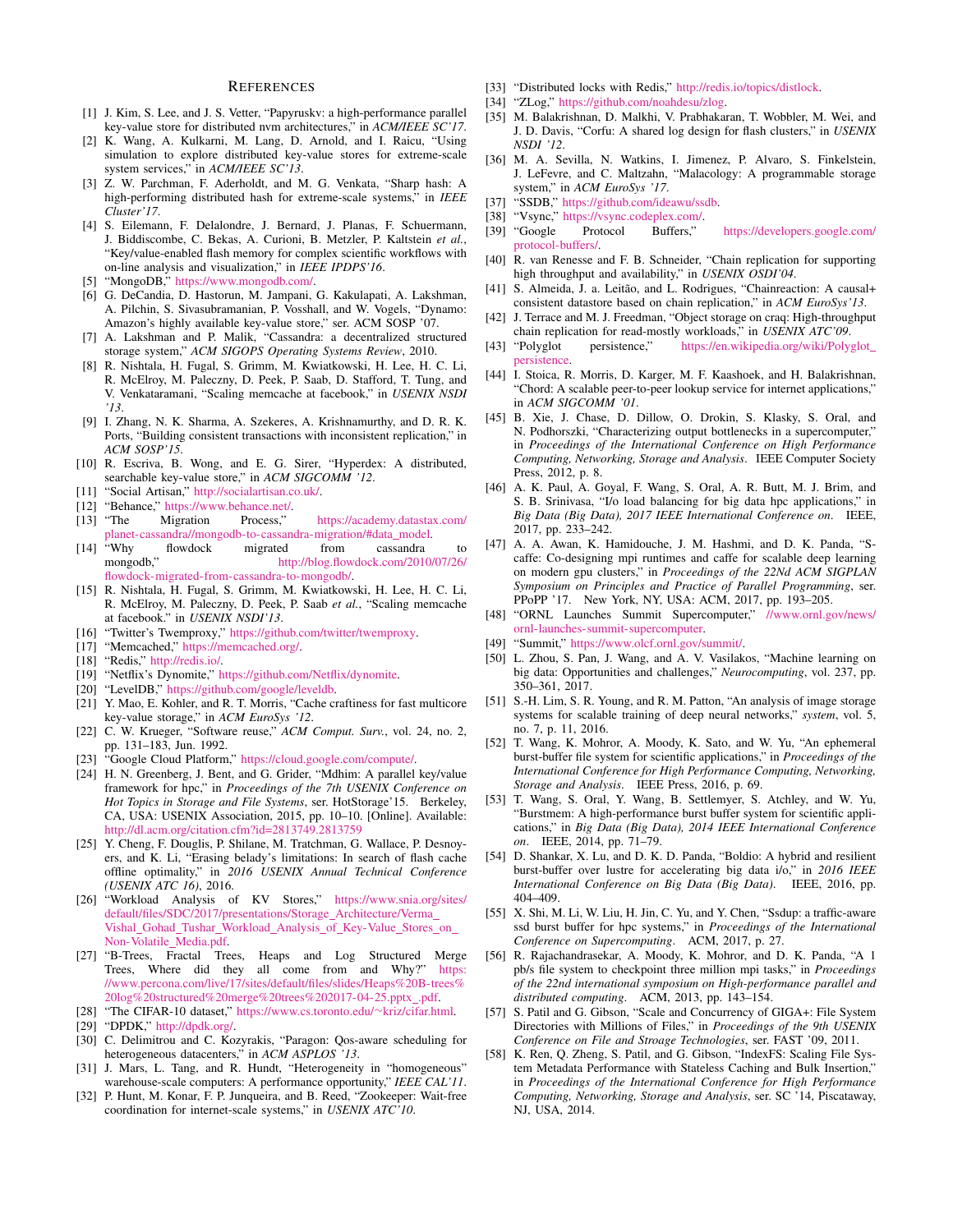- <span id="page-11-0"></span>[59] Q. Zheng, K. Ren, G. Gibson, B. W. Settlemyer, and G. Grider, "Deltafs: Exascale file systems scale better without dedicated servers," in *Proceedings of the 10th Parallel Data Storage Workshop*. ACM, 2015, pp. 1–6.
- <span id="page-11-1"></span>[60] R. H. Castain, D. G. Solt, J. Hursey, and A. Bouteiller, "Pmix: process management for exascale environments," in *Proceedings of the 24th European MPI Users' Group Meeting, EuroMPI/USA 2017, Chicago, IL, USA, September 25-28, 2017*, 2017, pp. 14:1–14:10.
- <span id="page-11-2"></span>[61] "libmc," [https://github.com/douban/libmc.](https://github.com/douban/libmc)
- <span id="page-11-3"></span>[62] "ZooKeeper Recipes and Solutions," [https://zookeeper.apache.org/doc/](https://zookeeper.apache.org/doc/r3.1.2/recipes.html) [r3.1.2/recipes.html.](https://zookeeper.apache.org/doc/r3.1.2/recipes.html)
- <span id="page-11-4"></span>[63] "Embedded Masstree," [https://github.com/rmind/masstree.](https://github.com/rmind/masstree)
- <span id="page-11-5"></span>[64] "Kubernetes: Production-Grade Container Orchestration," [https://](https://kubernetes.io/) [kubernetes.io/.](https://kubernetes.io/)
- <span id="page-11-6"></span>[65] B. F. Cooper, A. Silberstein, E. Tam, R. Ramakrishnan, and R. Sears, "Benchmarking cloud serving systems with ycsb," in *ACM SoCC '10*. [66] "SeaweedFS," [https://github.com/chrislusf/seaweedfs.](https://github.com/chrislusf/seaweedfs)
- <span id="page-11-7"></span>
- <span id="page-11-8"></span>[67] A. Klimovic, C. Kozyrakis, E. Thereska, B. John, and S. Kumar, "Flash storage disaggregation," ser. ACM EuroSys '16.
- <span id="page-11-9"></span>[68] N. Zhao, A. Anwar, Y. Cheng, M. Salman, D. ping Li, J. Wan, C. Xie, X. He, F. Wang, and A. R. Butt, "Chameleon: An adaptive wear balancer for flash clusters," in *2018 IEEE International Parallel and Distributed Processing Symposium (IPDPS)*, 2018.
- <span id="page-11-10"></span>[69] R. Sumbaly, J. Kreps, L. Gao, A. Feinberg, C. Soman, and S. Shah, "Serving large-scale batch computed data with project voldemort," in *USENIX FAST'12*.
- <span id="page-11-11"></span>[70] N. Carvalho, H. Kim, M. Lu, P. Sarkar, R. Shekhar, T. Thakur, P. Zhou, and R. H. Arpaci-Dusseau, "Finding consistency in an inconsistent world: Towards deep semantic understanding of scale-out distributed databases," in *USENIX HotStorage '16*.
- <span id="page-11-12"></span>[71] "Why not Cassandra," [http://www.dynomitedb.com/docs/dynomite/v0.5.](http://www.dynomitedb.com/docs/dynomite/v0.5.6/faq/) [6/faq/.](http://www.dynomitedb.com/docs/dynomite/v0.5.6/faq/)
- <span id="page-11-13"></span>[72] D. B. Terry, V. Prabhakaran, R. Kotla, M. Balakrishnan, M. K. Aguilera, and H. Abu-Libdeh, "Consistency-based service level agreements for cloud storage," in *ACM SOSP'13*.
- <span id="page-11-14"></span>[73] "Manhattan, our real-time, multi-tenant distributed database for Twitter scale," [http://goo.gl/7EThfo.](http://goo.gl/7EThfo)
- <span id="page-11-15"></span>[74] A. Phanishayee, D. G. Andersen, H. Pucha, A. Povzner, and W. Belluomini, "Flex-KV: Enabling high-performance and flexible KV systems," in *Workshop on Management of Big Data Systems'12*.
- <span id="page-11-16"></span>[75] M. Ghosh, W. Wang, G. Holla, and I. Gupta, "Morphus: Supporting online reconfigurations in sharded nosql systems," *IEEE Transactions on Emerging Topics in Computing*, 2015.
- <span id="page-11-17"></span>[76] A. Anwar, Y. Cheng, A. Gupta, and A. R. Butt, "Taming the cloud object storage with mos," in *ACM PDSW*, 2015.
- <span id="page-11-18"></span>[77] ——, "Mos: Workload-aware elasticity for cloud object stores," in *ACM HPDC*, 2016.
- <span id="page-11-19"></span>[78] K. Krish, A. Anwar, and A. R. Butt, "hats: A heterogeneity-aware tiered storage for hadoop," in *Cluster, Cloud and Grid Computing (CCGrid), 2014 14th IEEE/ACM International Symposium on*. IEEE, 2014, pp. 502–511.
- <span id="page-11-20"></span>[79] ——, "[phi] sched: A heterogeneity-aware hadoop workflow scheduler," in *Modelling, Analysis & Simulation of Computer and Telecommunication Systems (MASCOTS), 2014 IEEE 22nd International Symposium on*. IEEE, 2014, pp. 255–264.
- <span id="page-11-21"></span>[80] A. Anwar, Y. Cheng, H. Huang, and A. R. Butt, "Clusteron: Building highly configurable and reusable clustered data services using simple data nodes," in *USENIX HotStorage'16*.
- <span id="page-11-22"></span>[81] W.-C. Chuang, B. Sang, S. Yoo, R. Gu, M. Kulkarni, and C. Killian, "Eventwave: Programming model and runtime support for tightlycoupled elastic cloud applications," in *ACM SOCC'13*.
- <span id="page-11-23"></span>[82] N. M. Belaramani, J. Zheng, A. Nayate, R. Soulé, M. Dahlin, and R. Grimm, "Pads: A policy architecture for distributed storage systems." in *USENIX NSDI'09*.
- <span id="page-11-24"></span>[83] M. Jamshed, Y. Moon, D. Kim, D. Han, and K. Park, "mos: A reusable networking stack for flow monitoring middleboxes," in *USENIX NSDI'17*.
- <span id="page-11-25"></span>[84] M. Wei, A. Tai, C. J. Rossbach, I. Abraham, M. Munshed, M. Dhawan, U. Wieder, S. Fritchie, S. Swanson, M. J. Freedman *et al.*, "vcorfu: A cloud-scale object store on a shared log," in *USENIX NSDI'17*.
- <span id="page-11-26"></span>[85] M. Balakrishnan, D. Malkhi, T. Wobber, M. Wu, V. Prabhakaran, M. Wei, J. D. Davis, S. Rao, T. Zou, and A. Zuck, "Tango: Distributed data structures over a shared log," in *ACM SOSP '13*.
- <span id="page-11-27"></span>[86] H.-T. Kung and J. T. Robinson, "On optimistic methods for concurrency control," *ACM Transactions on Database Systems (TODS)*, vol. 6, no. 2, pp. 213–226, 1981.
- <span id="page-11-28"></span>[87] "Cassandra Configuration," [http://docs.datastax.com/en/cassandra/2.0/](http://docs.datastax.com/en/cassandra/2.0/cassandra/dml/dml_config_consistency_c.html) [cassandra/dml/dml](http://docs.datastax.com/en/cassandra/2.0/cassandra/dml/dml_config_consistency_c.html)\_config\_consistency\_c.html.
- <span id="page-11-29"></span>[88] "How Dynomite handles the data conflict," [https://github.com/Netflix/](https://github.com/Netflix/dynomite/issues/274) [dynomite/issues/274.](https://github.com/Netflix/dynomite/issues/274)
- <span id="page-11-30"></span>[89] R. Van Renesse, D. Dumitriu, V. Gough, and C. Thomas, "Efficient reconciliation and flow control for anti-entropy protocols," in *ACM Workshop on Large-Scale Distributed Systems and Middleware'08*.
- <span id="page-11-31"></span>[90] Y.-J. Hong and M. Thottethodi, "Understanding and mitigating the impact of load imbalance in the memory caching tier," in *ACM SOCC'13*.
- <span id="page-11-32"></span>[91] B. Fan, H. Lim, D. G. Andersen, and M. Kaminsky, "Small cache, big effect: Provable load balancing for randomly partitioned cluster services," in *ACM SOCC '11*.
- <span id="page-11-33"></span>[92] X. Li, R. Sethi, M. Kaminsky, D. G. Andersen, and M. J. Freedman, "Be fast, cheap and in control with switchkv," in *USENIX NSDI '16*.
- <span id="page-11-34"></span>[93] Y. Cheng, A. Gupta, and A. R. Butt, "An in-memory object caching framework with adaptive load balancing," ser. ACM EuroSys '15.
- <span id="page-11-35"></span>[94] Y. Cheng, A. Gupta, A. Povzner, and A. R. Butt, "High performance inmemory caching through flexible fine-grained services," in *ACM SOCC '13*.
- <span id="page-11-36"></span>[95] X. Jin, X. Li, H. Zhang, R. Soulé, J. Lee, N. Foster, C. Kim, and I. Stoica, "Netcache: Balancing key-value stores with fast in-network caching," in *Proceedings of the 26th Symposium on Operating Systems Principles*. ACM, 2017, pp. 121–136.

#### APPENDIX A

#### ARTIFACT DESCRIPTION: BESPOKV

*Abstract*—This description contains the information needed to launch experiments of the SC'18 paper "BESPOKV: Application Tailored Scale-Out Key-Value Stores". More precisely, we explain how to compile, run, deploy, configure, and benchmark BESPOKV to reproduce the results. Additionally, we also explain how to develop controlets used in the examples section of the paper.

### *A. How to deliver?*

BESPOKV source can be cloned or downloaded from GitHub repository at [https://github.com/tddg/bespokv.](https://github.com/tddg/bespokv)

#### *B. Dependencies:*

- 1) gcc 4.8 (required by folly)
- 2) autoconf-2.69 (requires  $v \ge 2.69$ )
- 3) google-glog
- 4) protobuf
- 
- 5) libopenssl
- 6) gflags-master
- 7) boost\_1\_55\_0: ./b2 install
- 8) folly (requires double conversion)
- 9) libuuid
- 10) libevent
- 11) lz4 1.7.1 (redlock requires  $v > 1.7.1$ )
- 12) zookeeper (server + C binding lib)

#### *C. How to compile?*

Compile BESPOKV Go to the src directory, for debugging mode, run make. To enable compiler level optimization, run make opti.

Compile datalet application Go to the apps directory, for debugging mode, run make. To enable compiler level optimization, run make opti.

Compile client lib To compile client lib, go to the libckv dir and compile proto file: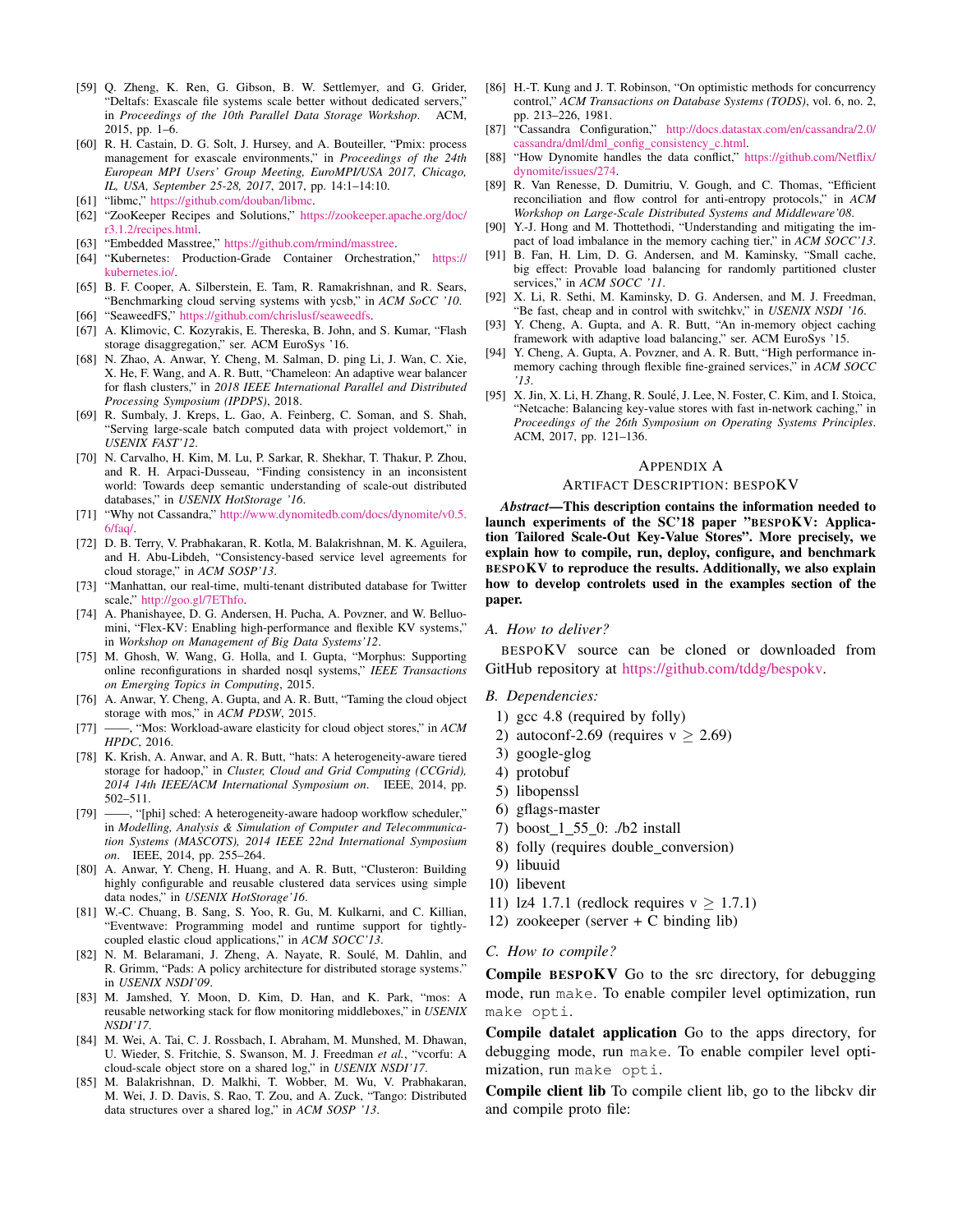<span id="page-12-1"></span><span id="page-12-0"></span>

*E. How to configure?*

replica), as below:

Configuration file includes a JSON formatted file specifying all options (num replicas option might be a bit confusing and here it indicates how many replicas excluding the master *F. How to benchmark?*

YCSB traces To run the YCSB trace bench:

**cd** bench ./bench\_client -d 40 -l trace\_dir/ kv1M\_op1M\_uniform\_text.run -t 32 -m 6 -r 2 −f hosts.cfg −R 0 -W 0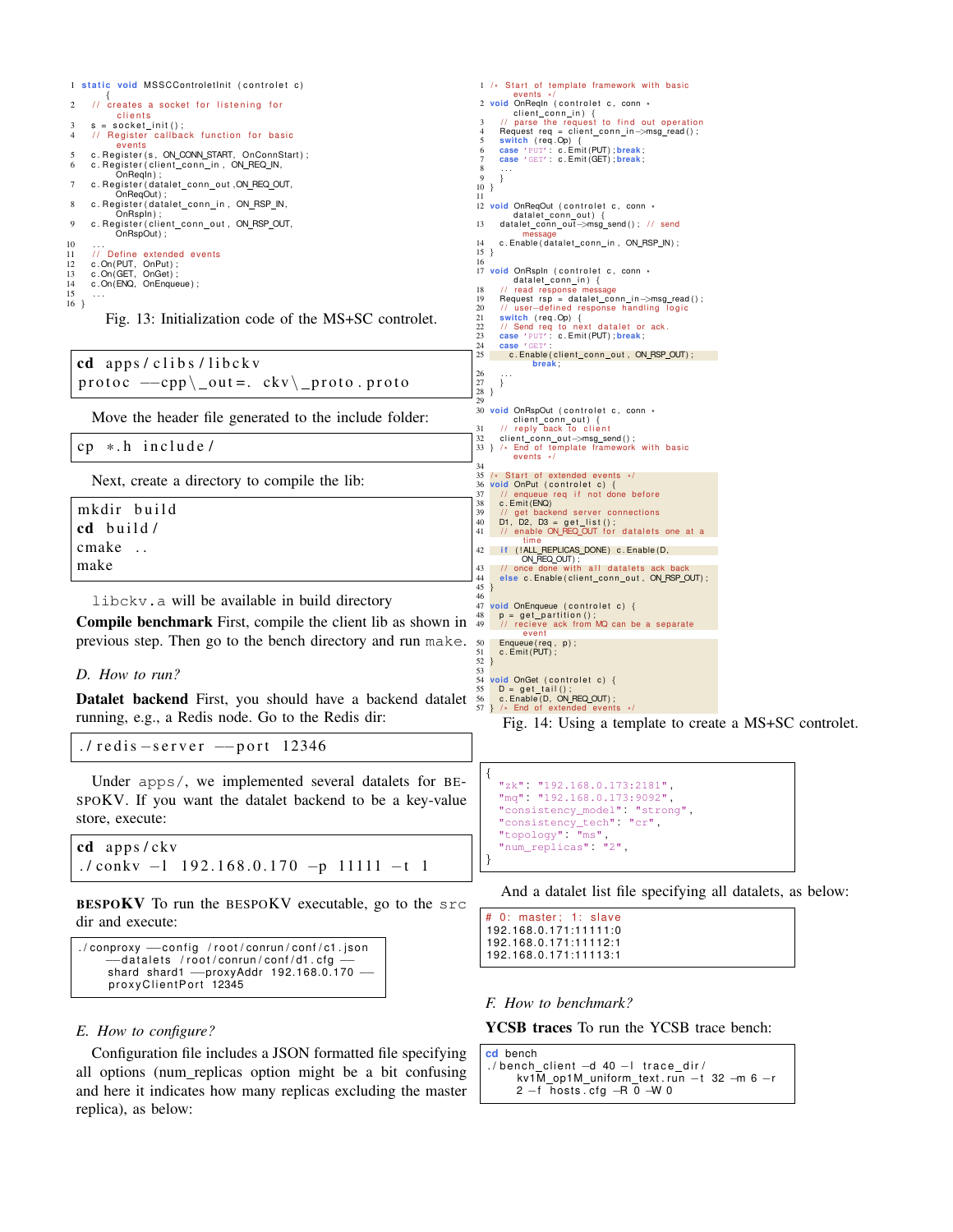Where hosts.cfg is an example host file including all hosts, -m indicates how many hosts, -r indicates how many replicas, -R specifies which replica to serve READ (-1 means any replica), and -W indicates which replica to serve WRITE (again, -1 means any replica for active/active topology). Example host file is shown as below:

| 192.168.0.171:12345 192.168.0.171:12348 |  |
|-----------------------------------------|--|
| 192.168.0.171:12346 192.168.0.171:12349 |  |
| 192.168.0.171:12347 192.168.0.171:12350 |  |
| 192.168.0.172:12345 192.168.0.172:12348 |  |
| 192.168.0.172:12346 192.168.0.172:12349 |  |
| 192.168.0.172:12347 192.168.0.172:12350 |  |

Redis benchmark To run the Redis benchmark:

| ./redis-benchmark $-h$ hulk0 $-p$ 12345 $-c$ 50 $-n$ |  |
|------------------------------------------------------|--|
| 100000 $-t$ set, get $-P$ 32 $-r$ 1000000            |  |

This will send requests to conproxy, which will serve as a proxy forwarding requests between benchmark clients and Redis backend datalets.

# *G. How to deploy?*

ZK and MQ To launch zk and MQ on cloud, run:

| bin/zookeeper-server-start.sh -daemon config/ |
|-----------------------------------------------|
| zookeeper.properties                          |
| bin/MQ-server-start.sh -daemon config/server. |
| properties                                    |

BESPOKVand datalet nodes To launch a cluster of BE-SPOKV+ conkv nodes, first add the data node info in slap.sh, then run:

**cd** scripts ./slap.sh runckv ./slap.sh runcon

#### *H. Docker container based execution*

Docker based BESPOKVis *PARTIALLY* supported. To run containerized deployment:

| cd scripts              |  |
|-------------------------|--|
| ./slap.sh docker runckv |  |
| ./slap.sh docker runcon |  |
|                         |  |

# APPENDIX B CONTROLET DEVELOPMENT

Figure [13](#page-12-0) shows the code snippet for the controlet initialization. Developer can register callback functions and define extended events during initialization. Figure [14](#page-12-1) shows the code snippet for MS+SC controlet built atop our controlet template. The first half of the code snippet (white background) shows the controlet code template. It uses basic events to construct message forwarding logic where a request is accepted from a client connection and forwarded to a datalet connection. Similarly, a response is accepted from the datalet connection and forwarded to the client. The template also provides logic to parse the request to find out the request type. Line 25 and lines 35—57 are developer-defined logic (colored background). Developers provide callback functions OnPut, OnEnqueue, and OnGet to implement Figure [3.](#page-3-3)

# <span id="page-13-0"></span>APPENDIX C BESPOKV-BASED DISTRIBUTED KV STORES

Using hash-based *tHT* datalet and consistent hashing for the client library as an example, this section presents support for three more widely-used topology and consistency combinations: MS+EC, AA+SC, and AA+EC.<sup>4</sup>

# *A. Master-Slave & Eventual Consistency*

BESPOKV's pre-built controlet takes a simple approach to support MS+EC where the master copies the data to slaves asynchronously. **Example.** Figure  $15(a)$  $15(a)$  shows an example for MS+EC. Here, upon receiving an incoming Put request (step 1), the master node commits the request to the local datalet (step 2) before it sends an acknowledgement back to the client (step 3). Unlike the previous SC case, the master does not wait until the propagation finishes<sup>5</sup>. Subsequently, BESPOKV provides EC by asynchronously forwarding Put requests to other datalets (step 4).

Failover. Upon a node failure, the coordinator launches a new controlet–datalet pair, and then the new controlet recovers the requests from another datalet. For MS+EC, the new pair is added as a slave. If the master node fails, the coordinator promotes one of the slave nodes to master after a leader election process. The coordinator then updates the cluster topology metadata so that future incoming writes can be routed to the new master, similar to the case of head failure in MS+SC.

# *B. Active-Active & Strong Consistency*

Supporting AA and SC is expensive in general. AA allows multiple nodes to handle Put requests and SC requires global ordering (serialization) between them. Thus, CR-like optimization is not applicable under AA. For simplicity and comparison purposes, the current BESPOKV's AA+SC controlet takes the distributed locking based implementation, using the DLM library (section [III-B\)](#page-3-1). For performance improvement, optimistic concurrency control [\[86\]](#page-11-27) and inconsistent replication [\[9\]](#page-10-8) can be added. Instead of using DLM, one can also enable SC using a Shared Log to maintain a global and sequential order of concurrent requests, which we used for AA+EC later in a relaxed manner.

Example. Figure [15\(](#page-14-1)b) shows a DLM-based AA+SC example. Clients' Put requests are routed to any controlet (step 1 and step 2). Concurrent Puts from another client (step 2 in our example) are synchronized via the distributed locking service. The first receiving controlet acquires a write lock (step 3) on the key and updates all the relevant datalets (step  $4 \& 5$ ), releases the lock (step 6), and finally acknowledges to the client (step 7). For a Get request, the controlet that receives the request acquires a read lock on that key, reads the value

<sup>&</sup>lt;sup>4</sup>Please note that these examples present just one way to implement each combination. Controlet developers can easily implement their own versions.

 $5$ This way at least one datalet is written straight away as in Cassandra [\[7\]](#page-10-6). An alternative design choice is to forward the request to more than one datalet and then acknowledge back. However, this decision solely depends on the type of eventual consistency that is desired.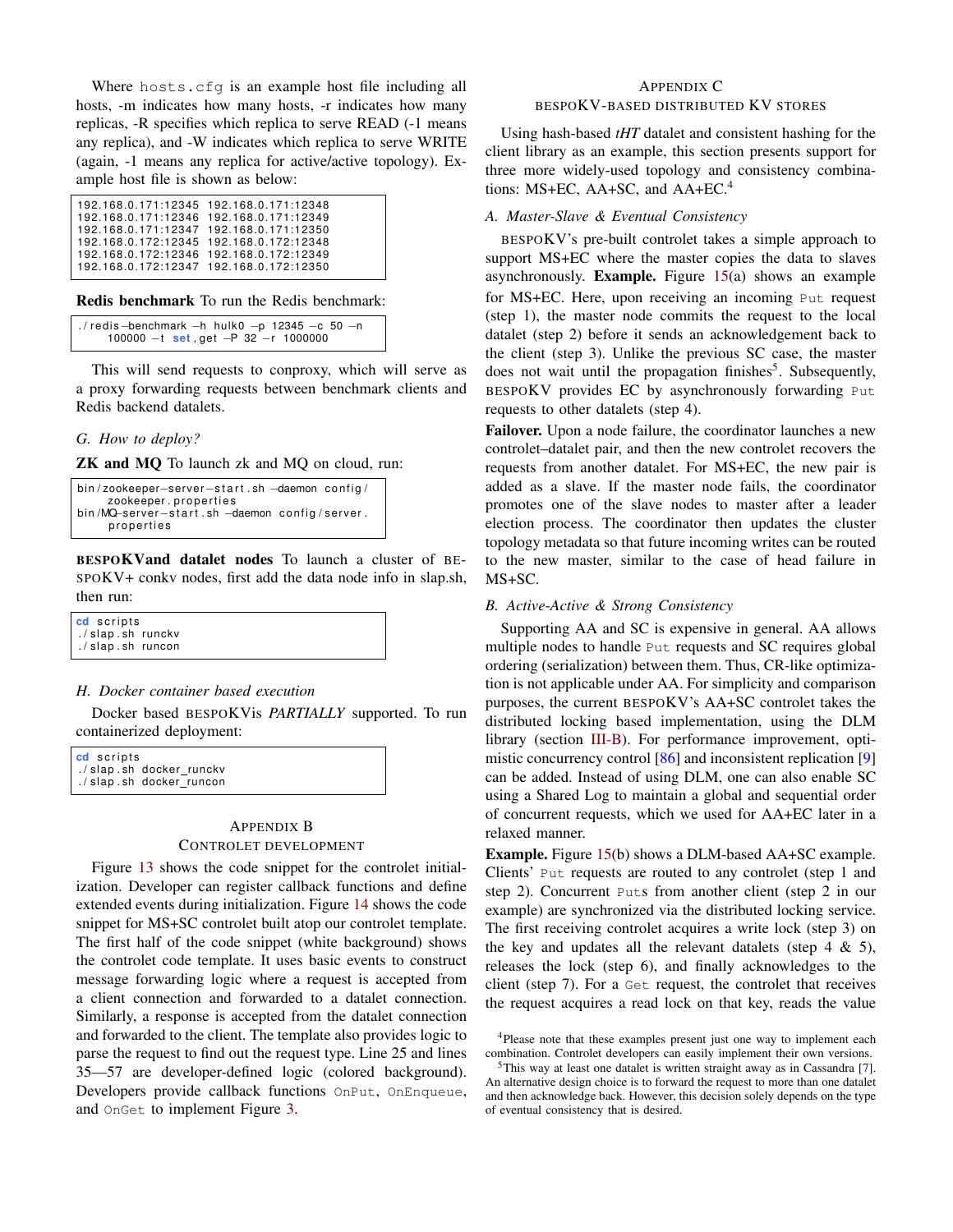<span id="page-14-1"></span>

Fig. 15: The Put/Get paths in MS+EC (a), AA+SC (b), and AA+EC (c). The Get path is same in all three, except in AA+SC, where the difference is that each Get needs to acquire a read lock before proceeding. Mn means the  $n^{th}$  master;

from the local datalet, releases the lock, and then sends a response back to the client.

Failover. Like the previous cases, when a node fails the coordinator launches a new controlet–datalet pair. The new controlet then performs data recovery from another datalet. As AA+SC uses locking, ensuring SC for the new node and adding it as an active node are trivial because all writes are synchronized using locks. However, deadlock freedom should be guaranteed. Thus, BESPOKV enforces that locks are released after a configurable period of time. If a controlet fails after acquiring a lock, the lock is auto-released after it expires. Note that if a lock is auto-released, but a controlet has not failed and was simply unresponsive for a while, it is terminated to ensure proper continuation of operations. Also, one of the master nodes cleans up the in-flight requests.

# *C. Active-Active & Eventual Consistency*

For an AA topology, relaxed data consistency is more widely used in practice for performance as in Dynamo [\[6\]](#page-10-5), Cassandra [\[7\]](#page-10-6)), and Dynomite [\[19\]](#page-10-18). In particular, these systems use gossip-based protocols and provide a weaker data consistency model, e.g., acknowledging back to the client if a Put request is written to one node,  $N$  nodes, or a quorum [\[87\]](#page-11-28).

In order to ensure EC, when multiple masters receive concurrent PUT requests, AA should be able to resolve conflicts and agree on the global order of them, unlike MS where one master gets all the writes. In this sense, Dynomite does not support (a strict form of) EC when conflicting PUT requests arrive within a time period less than the latency of replication [\[88\]](#page-11-29).

To address this issue, BESPOKV's AA+EC controlet uses a Shared Log to keep track of the request ordering. From the Shared Log, asynchronous propagation of writes occur to support EC. One disadvantage of this approach is that we need to scale the Shared Log setup as BESPOKV scales. Alternative approach is to add anti-entropy/reconciliation [\[89\]](#page-11-30).

Example Figure [15\(](#page-14-1)c) depicts how BESPOKV supports AA+EC. In AA, clients can route Get/Put to any of the master controlets (step 1a). On a Put, the receiving controlet (in our example the leftmost one) writes to the Shared Log first (step 2a), commits the request on its local datalet (step 3a), and then responds back to the client (step 4a). All the controlets

<span id="page-14-2"></span>

Fig. 16: Throughput timeline on failover. EC: eventual consistency; SC: strong consistency; Dyno: Dynomite.

asynchronously fetch the request (step 5). Gets can be handled by any of the corresponding controlets by retrieving the data from their local datalets. The duration to keep the requests in Shared Log is configurable.

Failover. For AA+EC, the failover is handled like with MS+EC, except that leader election is not needed in this case. Discussion. Load imbalance due to hot keys (i.e., hotspots) can be solved by integrating a small metadata cache at BE-SPOKV's client library to keep track of hot keys [\[90\]](#page-11-31); once the popularity of hot keys exceeds a certain pre-defined threshold, client library replicates this key on a shadow server that is rehashed by adding a suffix to the key. In fact, our proxybased architecture naturally fits for adding a controlet-side small cache or data migration/replication for load balancing purpose [\[91\]](#page-11-32), [\[92\]](#page-11-33), [\[93\]](#page-11-34), [\[94\]](#page-11-35), [\[95\]](#page-11-36).

# <span id="page-14-0"></span>APPENDIX D

# FAILOVER & DATA RECOVERY

We also evaluate how BESPOKV performs in case of a node failure, and compare it with Redis's replication used by Dynomite for failover recovery. In this set of tests, we use 3 shards (each with 3 replicas) to clearly reflect the impact of a failure on throughput. The workload consists of 1 million KV tuples generated with a Zipfian distribution. We intentionally crash a node to emulate a failure, and Figure [16](#page-14-2) shows the resulting throughput change.

MS topology For MS+SC, we bring down the head node under the write-intensive workload (50% Put, as shown in the bottom half of Figure [16](#page-14-2) (a)) and the tail node for the read-intensive workload (95% Get, as shown in top half of the figure), to maximize the performance disruption on the